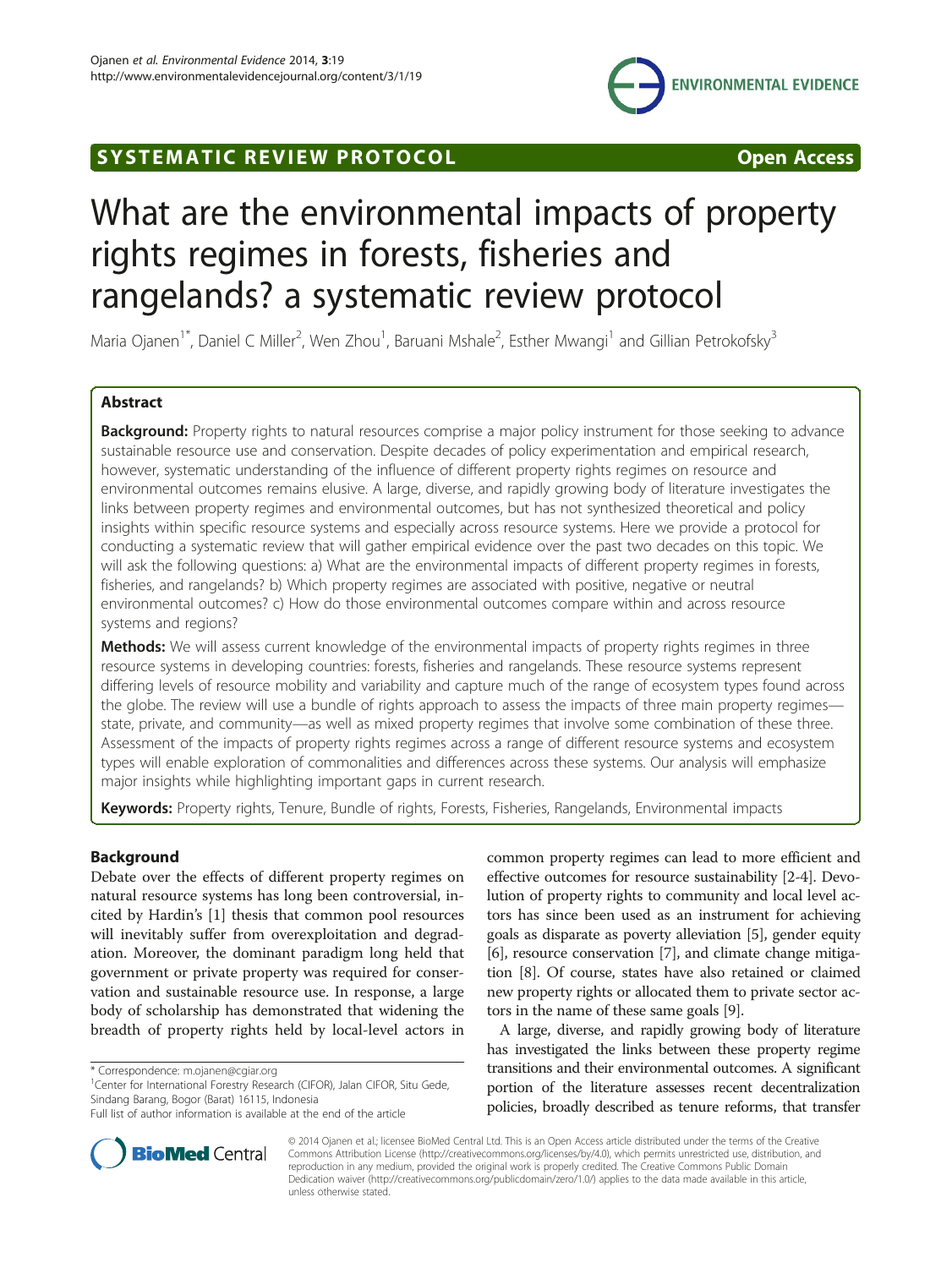decision-making rights and authority from central to local governments or formally recognized existing de facto rights at the local level. Another branch of literature assesses the outcomes of initiatives for community-based natural resource management and community-based conservation. Thus far, the literature has yielded mixed findings on resource conditions and sustainability such as biodiversity loss, forest cover change [[10\]](#page-15-0), fisheries decline [[11](#page-15-0)], and rangeland degradation [\[12](#page-15-0)]. Despite the expanding literature, little has been done to account for the variation in environmental impacts which limits advances in policy making and management intervention. Moreover existing syntheses and reviews on property regimes focus mostly on community based management [[13](#page-15-0)-[15\]](#page-15-0), although natural resources are governed through state, private and common property regimes across diverse ecological and political systems. Broadening the scope to examine outcomes in state and private property regimes can give us valuable theoretical and policy insights on similarities and systematic differences within and across resource systems. The increasing emphasis on landscape approaches and thinking beyond individual resource systems makes informing policy and practice at multiple scales of governance even more crucial [[16\]](#page-15-0).

This systematic review will synthesize extant empirical evidence of the impacts of different property rights regimes on environmental outcomes in three resource systems at local to regional scales in developing countries: forests, fisheries and rangelands. Although this review will limit itself to the assessment of environmental outcomes, it will also consider context and mediating factors and will aim to determine more systematically which contextual elements matter most decisively. Accounting for the context is especially important since property regime transitions are not always unidirectional nor fully realized, leaving ample room for discrepancies between existing de facto and newly inscribed de jure regimes and conflicts between recognized and unrecognized actors [[17](#page-15-0)].

#### Objectives of the review

The review seeks to answer the following primary question:

 What are the environmental impacts of different property regimes in forests, fisheries, and rangelands in developing countries?

It also poses two secondary questions:

- Which property regimes are associated with positive, negative or neutral environmental outcomes?
- How do those environmental outcomes compare within and across resource systems and world regions?

Assessment of the impacts of property rights regimes across a range of different resource systems and ecosystem types enables exploration of commonalities and differences across these systems. As the review is interested in looking both short term and long term results of property rights interventions, both terms impact as well as outcome will feature in the review. [Appendix](#page-8-0) explains in detail the definitions of other key terms used in this review.

This review adopts a PICO (Population-Intervention-Comparator-Outcomes) framework to structure analysis of these research questions [[18](#page-15-0)], summarized in Table [1](#page-2-0).

#### Population

The population refers to the three resource systems: forests, fisheries and rangelands (see [Appendix](#page-8-0) for operational definitions of each of these systems). We have chosen these systems due to the importance of the ecosystem services they provide as well as their broad geographical coverage, which includes much of the range of ecosystem types found across the globe. These three resource systems also represent differing levels of resource mobility and variability, thus introducing important variation in the biophysical nature of the resources they provide. We will exclude other natural systems as well as heavily human-modified systems such as irrigation systems and cities.

#### Intervention

The intervention refers to the introduction of a particular property rights regime, whether state, private, and community or some combination of these (mixed regimes). The intervention could also be the establishment of a protected area for the explicit objective of resource conservation, although these cases will be treated separately. The review uses a bundle of rights approach, introduced by Schlager and Ostrom [\[19\]](#page-15-0), to examine how the distribution of access, withdrawal, management, exclusion, and alienation rights in state, private, community, and mixed property regimes affects resource outcomes. In addition, this review considers the right to income from resource use as part of the bundle of rights that comprise a property regime, defined as a system of rules governing access to and control over resources [[20](#page-15-0)], and specifying permissible and forbidden actions in relation to use and management, responsibilities and obligations [\[2,21\]](#page-15-0). Also in the case of protected areas, the bundle of rights approach will be used as it captures well the different joint/mixed property rights arrangements present in protected areas.

#### Comparator

This review compares environmental outcomes based on analysis of studies using the following three methodologies: change from before to after the intervention (temporal change), case control studies (with-without comparison),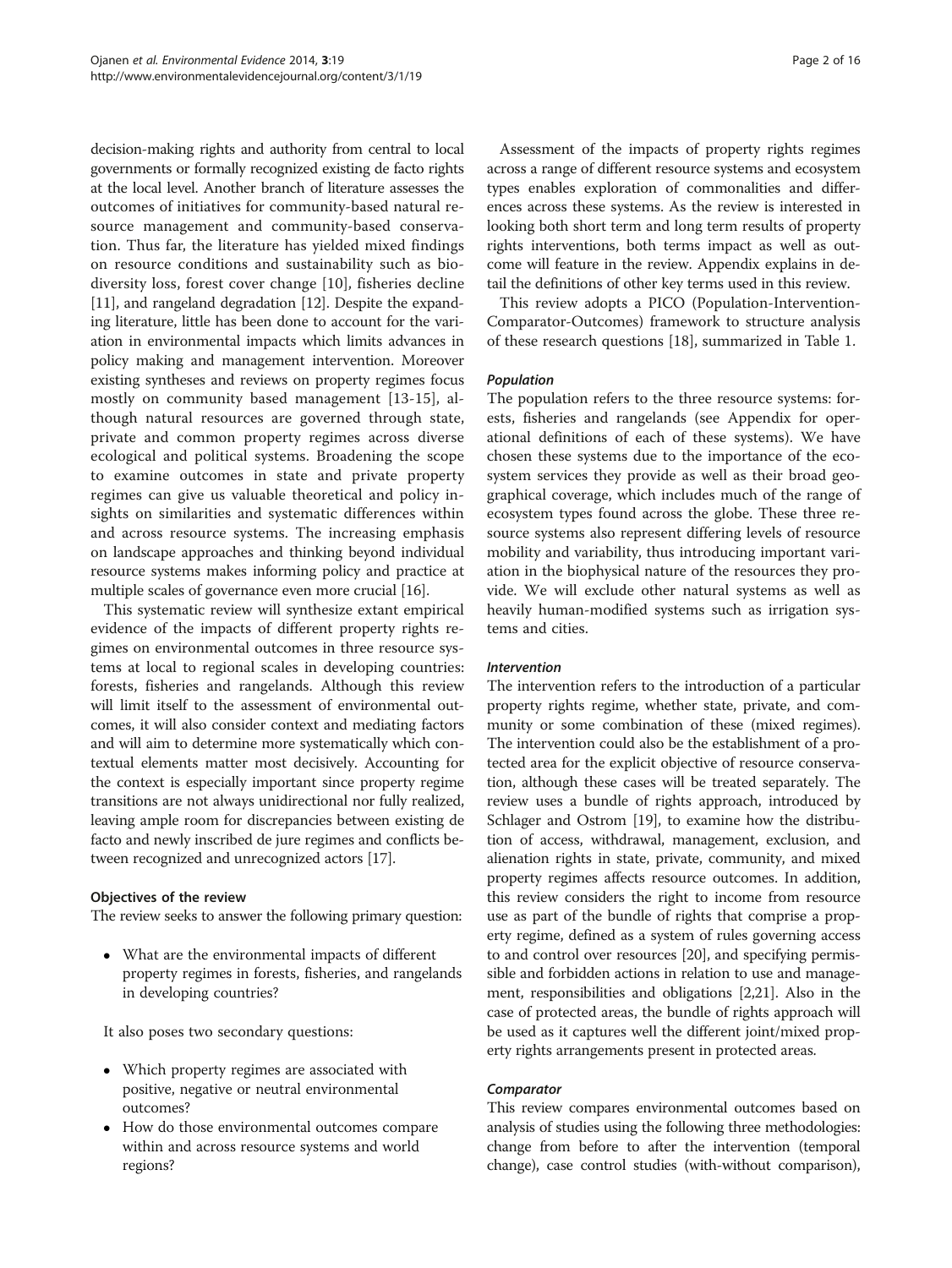| <b>POPULATION</b><br><b>Resource systems</b> | <b>INTERVENTION</b><br><b>Property regimes</b> | <b>COMPARATOR</b>                                                                   | <b>OUTCOME MEASURES</b>                                                                                                                                                                                        |
|----------------------------------------------|------------------------------------------------|-------------------------------------------------------------------------------------|----------------------------------------------------------------------------------------------------------------------------------------------------------------------------------------------------------------|
| Forests                                      | State                                          | Before and after intervention<br>(temporal dimension)                               | Species diversity and abundance, forest cover, forest<br>condition, tree density, biomass, carbon sequestration,                                                                                               |
|                                              | OR Private                                     | OR With and without the intervention,<br>from a similar setting (spatial dimension) | measures of land degradation and desertification,<br>forest loss, land conversion, measures of disturbances<br>such as number of cut stumps, number of invasive<br>species, etc.                               |
| <b>Fisheries</b>                             | OR Community                                   | OR Both before and after AND with<br>and without intervention (BACI)                | Abundance of fish, fish size, diversity of species, biomass,<br>health of coral, water quality, reproductive indicators, etc.                                                                                  |
| Rangelands                                   | OR Mixed                                       |                                                                                     | Species diversity and abundance, plant and bare ground<br>cover, proportion of different species, soil indicators,<br>carbon sequestration, biomass, soil nutrient levels, number<br>of supported animals etc. |

<span id="page-2-0"></span>Table 1 Research framework for Population-Intervention-Comparator-Outcomes (PICO)

or a combination of both (a BACI—before-after-controlimpact—design). This latter design is based on data from before and after the intervention of interest and in sites where the intervention took place and matched control sites that are similar as possible to the intervention sites except that there was no intervention. The BACI approach seeks to rule out potentially confounding effects and to increase confidence that outcomes observed were due to the intervention [[22](#page-15-0)].

Reviewers anticipate that control sites will often be characterized by open access regimes, but they may be any of the different property rights regimes identified as long as they were present in both treatment and control sites prior to the treatment (change in property rights regime). Moreover, the socioeconomic and environmental baselines of control and treatment sites should be of sufficient similarity such that divergent environmental results, if any, are attributable to the intervention or named contextual factors. In the case of protected areas, the comparison will need to present temporal comparison (beforeafter) within the protected area or spatial comparison with another regime outside the protected area.

#### **Outcomes**

The outcome of interest in this analysis consists of qualitative and quantitative changes in environmental measures, which may vary by resource system. Table 1 includes illustrative outcome indicators likely to be found in relevant studies. Based on information on change and/or difference in these indicators in each study, reviewers will determine whether the environmental outcomes associated with different property regimes were positive, negative or neutral. Both the original outcome measures reported in the studies under review and the reviewers' assessment of environmental outcomes will be recorded.

#### Methods

#### Searches

To capture as unbiased and comprehensive a set of relevant literature as possible within the constraints of the

review budget, time allocation, and familiarity with languages, the search will be conducted in the databases shown in Table [2](#page-3-0). Searches conducted on Google and Google Scholar will be limited to the first 200 hits retrieved. Any links will be followed only once from the original hit. Previous systematic reviews on the topic [[13,15,23-25\]](#page-15-0) and literature reviews assessing tenure and environmental outcomes that are identified by the search will be hand-searched to identify further relevant studies.

Electronic search strategies have been tested using the ISI Web of Knowledge, CAB Abstracts and Google Scholar. This testing process has been documented and informs this protocol (see [Appendix\)](#page-8-0). The following search terms will be applied to the different databases, with search term and database specific modifications. As the operation of websites and database-specific search engines varies greatly, the reviewers will modify their search and search terms for each database in order to retrieve results that balance the needs for sensitivity and specificity to the review question [[18](#page-15-0)]. If use of several search terms is impossible, the reviewers will take advantage of available topic-relevant key words and publication categorizations. Reviewers will also adjust for different word permutations or suffixes through the use of wildcard symbols, where applicable. The development and implementation of the search strategy will be recorded, including the testing process, number of hits, relevance of the results and the date of search. The reviewers will also contact individual organizations (through librarians or other information specialists) for further guidance.

To reduce language bias that may be associated with limiting the review to English language publications, the search will be also conducted in French and Spanish. Search in French and Spanish will be conducted in Google, Google Scholar as well as in primary databases where applicable. In addition, reviewers will conduct search for grey literature within institutions and NGOs whose main language is French or Spanish, e.g. CIRAD (French) and Facultad Latinoamericana de Ciencias Sociales (Spanish). In order to take benefit from all the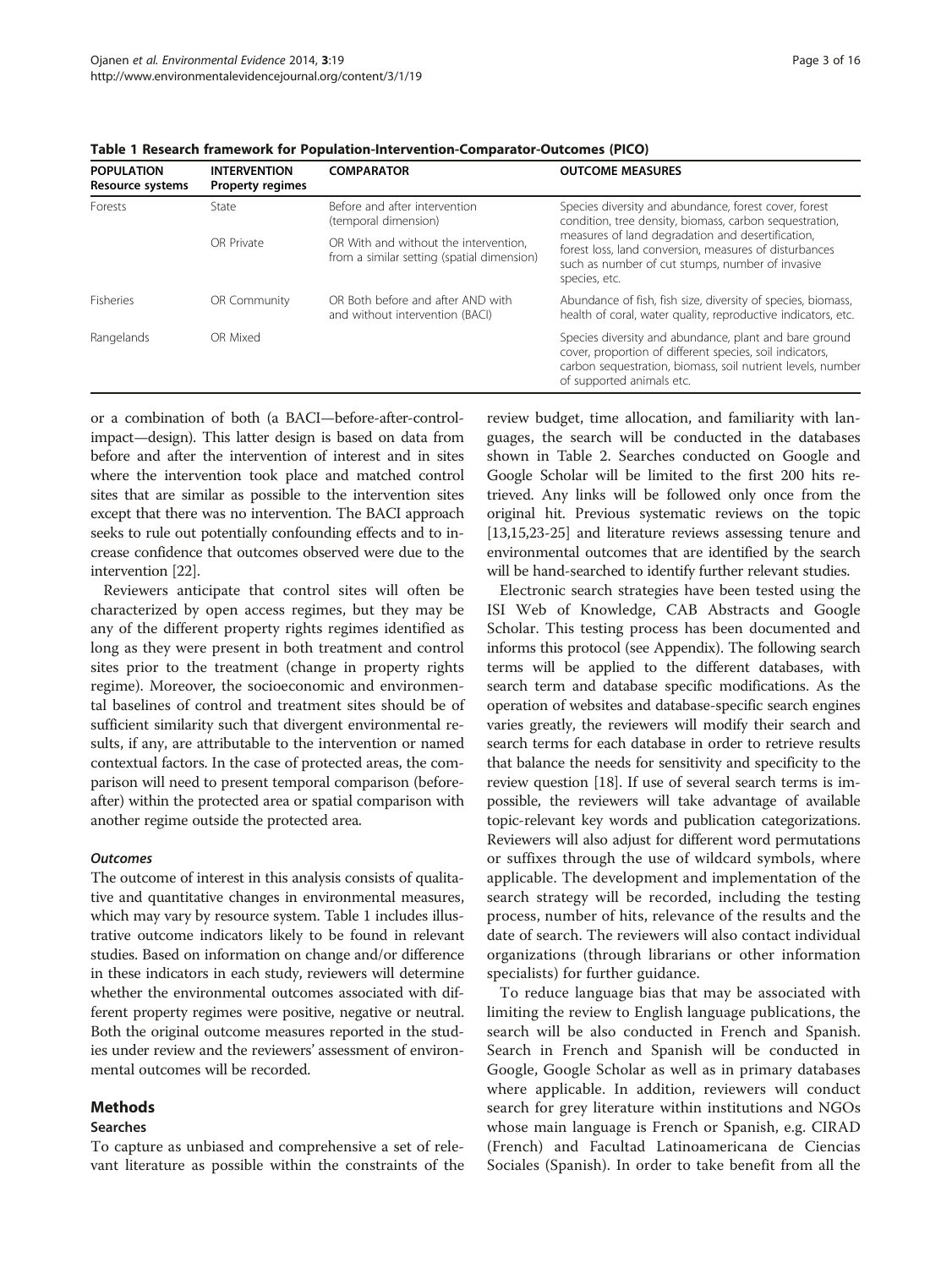# <span id="page-3-0"></span>Table 2 The list of databases and other data sources for the systematic review

## Table 2 The list of databases and other data sources for the systematic review (Continued)

| Primary research databases                                                          |                                                                        | Nelson Institute Land Tenure                                         | http://www.nelson.wisc.edu/ltc/                                |
|-------------------------------------------------------------------------------------|------------------------------------------------------------------------|----------------------------------------------------------------------|----------------------------------------------------------------|
| Agris                                                                               | http://agris.fao.org/                                                  | Center                                                               |                                                                |
| Agricola                                                                            | http://agricola.nal.usda.gov/                                          | PLAAS                                                                | http://www.plaas.org.za/                                       |
| <b>CAB Abstracts</b>                                                                | http://www.cabdirect.org/                                              | The Organization for Social                                          | http://publications.ossrea.net/                                |
| SciELO - Scientific Electronic<br>Library Online                                    | http://www.scielo.org/                                                 | Science Research in Eastern<br>and Southern Africa (OSSREA)          |                                                                |
| Scopus                                                                              | http://www.scopus.com/                                                 | Thèses.fr (French master<br>thesis and PhD)                          | http://www.thèses.fr                                           |
| Web of Knowledge                                                                    | http://www.webofknowledge.com                                          | Universidad de los Andes                                             | http://www.uniandes.edu.co/                                    |
| General web search engines                                                          |                                                                        | (Colombia)                                                           |                                                                |
| Google                                                                              | www.google.com                                                         | Universidad Nacional                                                 | http://www.unam.mx/                                            |
| Google Scholar                                                                      | www.scholar.google.com                                                 | Autonoma de Mexico                                                   |                                                                |
| Research institutes, research networks and universities                             |                                                                        | University of Wageningen<br>library                                  | http://www.wageningenur.nl/                                    |
| Agriculture Network<br>Information Center (AgNIC) at<br>Colorado State              | http://lib.colostate.edu/agnic                                         | Western Indian Ocean Marine<br>Science Association<br>(WIOMSA)       | http://www.wiomsa.org                                          |
| Center for International                                                            | http://www.cifor.org                                                   | World Agroforestry Center                                            | http://www.worldagroforestrycentre.org/                        |
| Forestry Research                                                                   |                                                                        | WorldFish                                                            | http://worldfishcenter.org                                     |
| Centro de Informacion de<br>Recursos Naturales                                      | http://www.ciren.cl/web/                                               | International organizations and donor agencies                       |                                                                |
| Centro de Investigaciones<br>Pesqueras MINAL                                        | http://www.ecured.cu/index.php/<br>Centro_de_Investigaciones_Pesqueras | US Agency for International<br>Development (USAID)                   | http://usaid.gov                                               |
| CGIAR System-wide Program<br>on Collective Action and                               | http://www.capri.cgiar.org/                                            | African development bank<br>database (AfDB)                          | http://www.afdb.org/en/documents/                              |
| Property Rights                                                                     |                                                                        | African Journals online                                              | http://www.ajol.info/                                          |
| <b>CIRAD</b>                                                                        | http://www.cirad.fr/                                                   | Amazonia                                                             | http://amazonia.org.br/                                        |
| Coalition of European<br>Lobbies for Eastern African<br>African Pastoralism (CELEP) | http://www.celep.info                                                  | Asian Development Bank<br>(ADB)                                      | http://www.adb.org/publications                                |
| Digital Library of the<br>Commons                                                   | http://dlc.dlib.indiana.edu/dlc/                                       | Banco interamericano de<br>desarrollo (BID)                          | http://publications.iadb.org                                   |
| Facultad Latinoamericana de<br>Ciencias Sociales (FLACSO)                           | http://www.flacso.org/                                                 | Centro Peruano De Estudios<br>Sociales (CEPES)                       | http://www.cepes.org.pe/portal/                                |
| Fondo de Conservacion de                                                            | http://www.                                                            | <b>DIVERSITAS</b>                                                    | http://www.diversitas-international.org                        |
| Bosques Tropicales Paraguay                                                         | fondodeconservaciondebosques.org.py/<br>www.ird.fr                     | EuropeAid european union<br>cooperation and                          | http://ec.europa.eu/europeaid/<br>multimedia/index_en.htm      |
| Institut de recherché pour le<br>développement (IRD)                                |                                                                        | development agency                                                   |                                                                |
| Institut des sciences<br>humaines et sociales (INSHS)                               | http://www.cnrs.fr/inshs/recherche/<br>librairie/176.htm               | European Tropical Forest<br>Research Network                         | http://www.etfrn.org                                           |
| du centre national pour la<br>recherche scientifique (CNRS)                         |                                                                        | Food and Agriculture<br>Organization (FAO)                           | http://www.fao.org                                             |
| Instituto del Mar del Peru                                                          | http://www.imarpe.pe/imarpe/                                           | German GIZ Gesselschaft fur<br>Internationale                        | https://www.giz.de/en/mediacenter/<br>library.html             |
| Instituto Mamiraua                                                                  | http://www.mamiraua.org.br/pt-br                                       | Zusammenarbeit                                                       |                                                                |
| International Food Policy<br>Research Institute                                     | http://ifpri.org                                                       | Institute of Development<br><b>Studies</b>                           | http://www.eldis.org/go/topics/resource-<br>quides/environment |
| International Institute for<br>Fisheries Economics and<br>Trade (IIFET)             | http://oregonstate.edu/dept/iifet/                                     | Instituto Brasileiro de<br>Geografia e Estatica                      | http://www.ibge.gov.br/english/                                |
| International Livestock<br>Research institute                                       | http://ilri.org                                                        | International Geosphere-<br>Biosphere Program (IGBP)                 | http://www.igbp.net                                            |
| Lincoln Institute of Land<br>Policy                                                 | http://www.lincolninst.edu/                                            | International Institute for<br>Environment and<br>Development (IIED) | http://www.iied.org                                            |
|                                                                                     |                                                                        | <b>NEAD</b>                                                          | http://www.nead.gov.br/portal/nead/                            |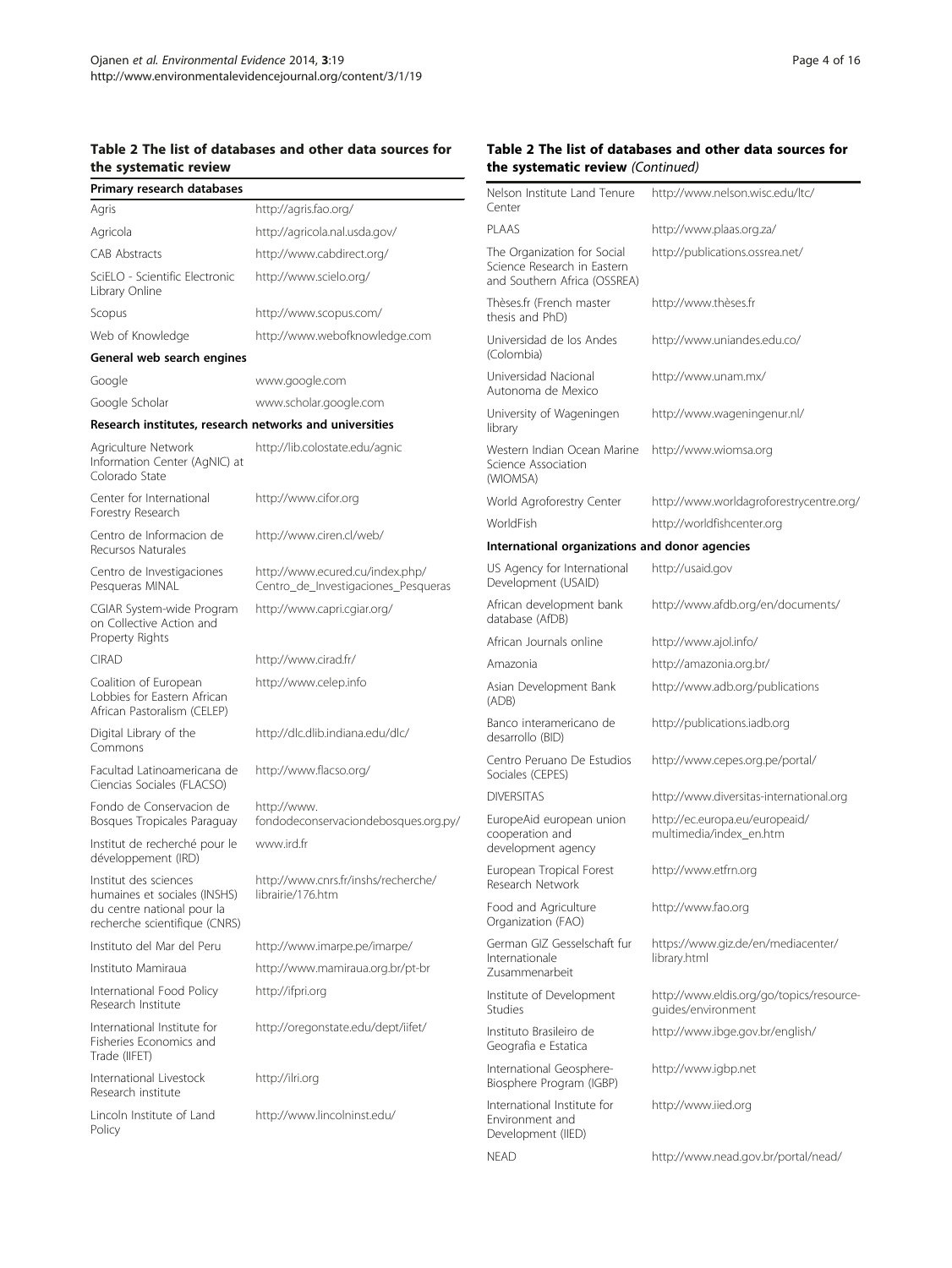## Table 2 The list of databases and other data sources for the systematic review (Continued)

## Table 2 The list of databases and other data sources for the systematic review (Continued)

| ODI overseas development                                                | http://www.odi.org.uk/publications                              | LMMA Network                                                                                                                                                                                                            | http://www.lmmanetwork.org                                                                                                                                                |  |
|-------------------------------------------------------------------------|-----------------------------------------------------------------|-------------------------------------------------------------------------------------------------------------------------------------------------------------------------------------------------------------------------|---------------------------------------------------------------------------------------------------------------------------------------------------------------------------|--|
| institute<br>Permanent Institution of the                               |                                                                 | Oakland Institute                                                                                                                                                                                                       | http://www.oaklandinstitute.org/                                                                                                                                          |  |
| International Federation of                                             | http://www.oicrf.org/                                           | Rainforest Portal                                                                                                                                                                                                       | http://www.rainforestportal.org/                                                                                                                                          |  |
| Surveyors                                                               |                                                                 | ReefBase                                                                                                                                                                                                                | http://www.reefbase.org/pacific                                                                                                                                           |  |
| The International Human<br>Dimension Programme on                       | http://www.ihdp.unu.edu                                         | Resources for the Future                                                                                                                                                                                                | http://www.rff.org                                                                                                                                                        |  |
| Global Environmental Change<br>(IHDP)                                   |                                                                 | www.rightsandresources.org<br>Rights and Resources<br>Initiative                                                                                                                                                        |                                                                                                                                                                           |  |
| The Organisation for<br>Economic Co-operation and<br>Development (OECD) | http://www.oecd.org/                                            | Tenure observatory of<br>Madagascar (observatoire<br>foncier de madagascar)                                                                                                                                             | http://www.observatoire-foncier.mg/                                                                                                                                       |  |
| The World Bank                                                          | http://worldbank.org                                            | The Center for People and<br>http://www.recoftc.org<br>Forests (RECOFTC)                                                                                                                                                |                                                                                                                                                                           |  |
| Tierra Fundacion                                                        | http://www.ftierra.org/                                         | Tropenbos International                                                                                                                                                                                                 | http://www.tropenbos.org                                                                                                                                                  |  |
| UK department for<br>international development                          | https://www.gov.uk/government/<br>publications                  |                                                                                                                                                                                                                         |                                                                                                                                                                           |  |
| <b>UNESCO</b>                                                           | http://www.unesco.org/new/fr/unesco/<br>resources/publications/ |                                                                                                                                                                                                                         | languages mastered by the review team an additional<br>search in Indonesian will be conducted where applicable.                                                           |  |
| United Nations Convention<br>to Combat Desertification<br>(UNCCD)       | http://www.unccd.int/                                           | The databases will be searched with following English<br>terms and with their French, Spanish and Indonesian<br>translations.                                                                                           |                                                                                                                                                                           |  |
| United Nations Development<br>Programme (UNDP)                          | http://www.undp.org                                             | toralist, pasture, rangeland                                                                                                                                                                                            | Population terms: Forest, fish, marine, grassland, pas-                                                                                                                   |  |
| United Nations Environment<br>Programme (UNEP)                          | http://www.unep.org/                                            |                                                                                                                                                                                                                         |                                                                                                                                                                           |  |
| United Nations University                                               | http://unu.edu/                                                 | Intervention terms: Collective, common, community,<br>customary, government, public, private, small-scale,                                                                                                              |                                                                                                                                                                           |  |
| World bank and IMF library<br>(JOLI)                                    | http://external.worldbankimflib.org/<br>external.htm            | state, public, private, company, concession, participatory,<br>collaborative, co-operative, co-manage, shared, joint                                                                                                    |                                                                                                                                                                           |  |
| World Resources Institute<br>(WRI)                                      | http://www.wri.org/                                             |                                                                                                                                                                                                                         |                                                                                                                                                                           |  |
| <b>NGOs, Think Tanks</b>                                                |                                                                 |                                                                                                                                                                                                                         | Intervention-related terms: Decentralization, tenure,                                                                                                                     |  |
| aGter                                                                   | http://www.agter.asso.fr/rubrique139_fr.<br>html                | reform, allocation, ownership, property right, property<br>rights, property regime, property system,<br>management, access, harvest, open access                                                                        |                                                                                                                                                                           |  |
| Alimenterre platform and<br>ressources                                  | http://www.alimenterre.org/recherche/<br>r%C3%A9gime%20foncier  |                                                                                                                                                                                                                         | Examples how search words will be combined are                                                                                                                            |  |
| AVSF agronomes et<br>vétérinaires sans frontiers                        | http://www.avsf.org/fr/recherche_<br>avancee                    | presented in Table 3. Searches will also be conducted<br>using different institutional accesses (CIFOR, University<br>of Michigan and University of Oxford) to take advan-<br>tage of different subscription databases. |                                                                                                                                                                           |  |
| Community Forestry<br>International                                     | http://www.<br>communityforestryinternational.org/              |                                                                                                                                                                                                                         |                                                                                                                                                                           |  |
| Conservation Gateway (TNC)                                              | http://www.conservationgateway.org                              |                                                                                                                                                                                                                         |                                                                                                                                                                           |  |
| Conservation International                                              | http://www.science2action.org                                   | Study inclusion and exclusion criteria                                                                                                                                                                                  | Inclusion criteria will be applied to select the relevant                                                                                                                 |  |
| <b>CORDIO</b>                                                           | http://cordioea.net/                                            |                                                                                                                                                                                                                         | articles captured by the search. Inclusion criteria will be                                                                                                               |  |
| Equator initiative                                                      | http://www.equatorinitiative.org/                               |                                                                                                                                                                                                                         | applied to the titles and abstracts of articles. Studies will                                                                                                             |  |
| GRAF action and research on<br>tenure group in the Sahel                | http://www.graf-bf.org/spip.php?<br>rubrique4                   |                                                                                                                                                                                                                         | be included if they fulfill the following criteria.                                                                                                                       |  |
| International Land coalition                                            | http://www.landcoalition.org/                                   | Type of study                                                                                                                                                                                                           |                                                                                                                                                                           |  |
| International Union for<br>Conservation of Nature<br>(IUCN)             | http://www.iucn.org/wisp/resources/<br>publications             |                                                                                                                                                                                                                         | Only primary empirical literature will be included, such<br>as case studies, case–control studies and cohort studies,<br>including quantitative and qualitative research. |  |
| Landesa                                                                 | http://www.landesa.org/                                         |                                                                                                                                                                                                                         | Subjects studied: We will include studies that asses                                                                                                                      |  |
| Landportal                                                              | http://landportal.info/                                         |                                                                                                                                                                                                                         | any property regime associated with forests, fisheries and                                                                                                                |  |
| le Hub Rural (west and<br>central africa platform)                      | http://www.hubrural.org/<br>base_documentaire.html?lang=fr      | rangelands. Studies need to assess outcomes from before/<br>after change in a property regime (temporal dimension),                                                                                                     |                                                                                                                                                                           |  |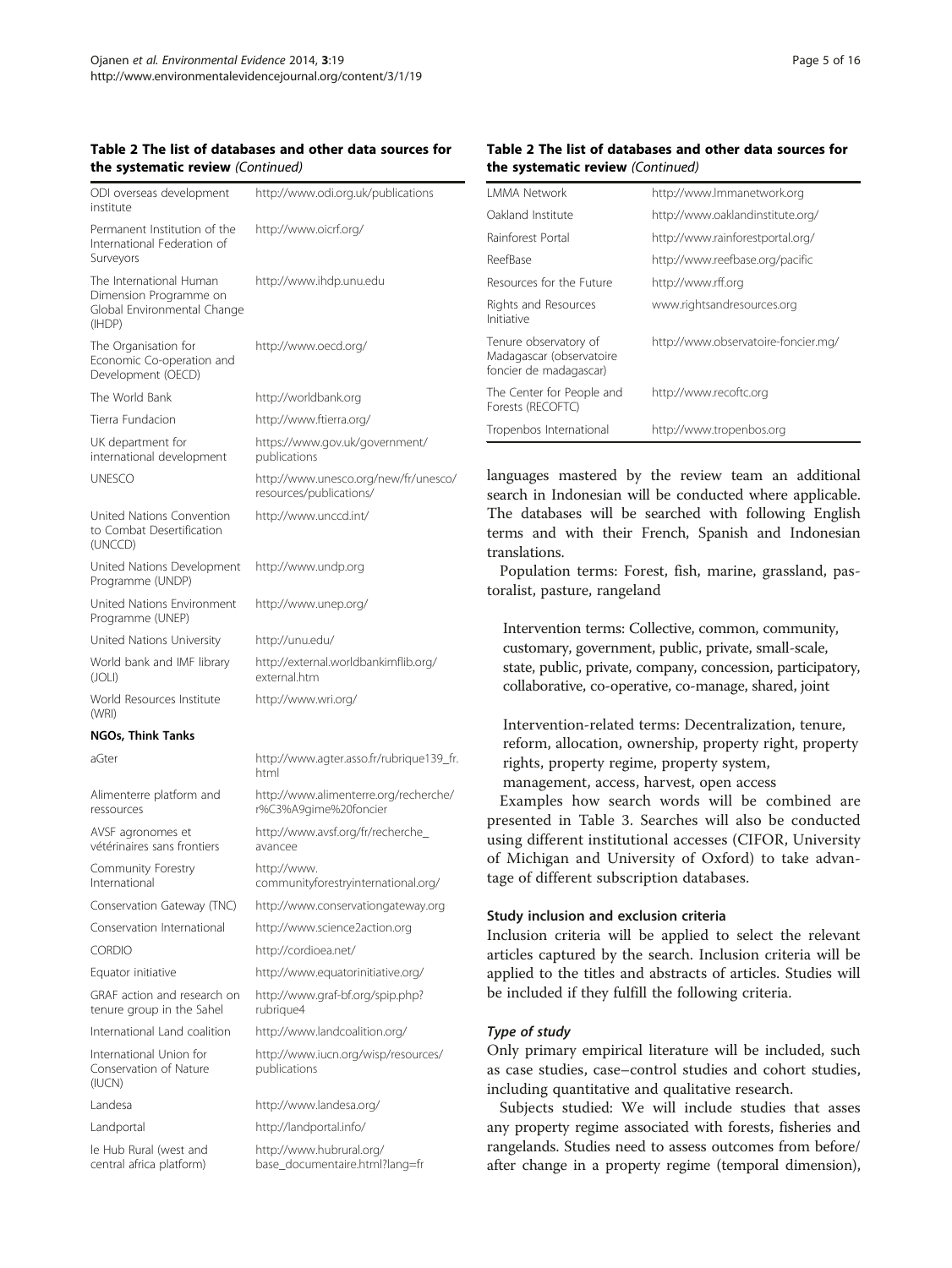#### <span id="page-5-0"></span>Table 3 List of search terms in Google Scholar<sup>(1)</sup>, WOK<sup>(1)</sup> and CAB<sup>(1)</sup>

| Google Scholar<br>(english) | (fish OR fisheries OR rangeland OR grassland OR pasture OR forest) AND (common OR community OR government<br>OR state OR public OR private) AND (tenure OR property OR rights) Search results were limited to 1990 onwards                                                                                                                                                                                                                                                                                                                                                                                                                                                                                                                                                                                                                                                                                                                                                                                                              |
|-----------------------------|-----------------------------------------------------------------------------------------------------------------------------------------------------------------------------------------------------------------------------------------------------------------------------------------------------------------------------------------------------------------------------------------------------------------------------------------------------------------------------------------------------------------------------------------------------------------------------------------------------------------------------------------------------------------------------------------------------------------------------------------------------------------------------------------------------------------------------------------------------------------------------------------------------------------------------------------------------------------------------------------------------------------------------------------|
| <b>WOK</b>                  | Topic=(forest* or fish* or marine or grassland* or pastoralis* or pasture or rangeland*) AND Topic=(decentraliz* or tenure or<br>reform* or allocation or ownership or "property right"or "property rights" or "property regime" or "property system" or manag*<br>or access or harvest* or open?access) AND Topic=(collective or comm?n* or small?scale or customary or state or public or<br>privat* or compan* or concession* or participat* or collaborative or co?operative or co-manage* or shared or joint) AND<br>Topic=(Armenia* or Bhutan* or Bolivia* or Cameroon* or "Cape Verde" or "Côte d'Ivoire" or "Ivory Coast" or Djibouti* or Egypt*<br>or "El Salvador" or Georgia* or Ghana* or Guatemala* or Guyan* or Hondura* or Indonesia* or India* or Kiribati*or Lao* or<br>Lesotho* or Mauritania*or Micronesia* or Mongolia*or Morocc* or Nicaragua*or Nigeria* or Pakistan* or Papua* or Paraguay*<br>or Philippin* or Samoa* or "Sao Tome" or Senegal* or "Solomon Islands" or "Sri Lanka" or Sudan* or Swaziland*) OR |
|                             | OR Topic=(Afghan* or Bangladesh* or Benin* or Burkina* or Burundi* or Cambodia* or Central African Republic or Chad* or<br>Comoro* or Congo* or Eritrea*or Ethiopia* or Gambia* or Guinea* or Haiti* or Kenya* or Korea* or Kyrgyz* or Liberia* or<br>Madagascar* or Malagasy* or Malawi* or Mali* or Mozambigue* or Myanmar* or Burma* or Nepal* or Niger* or Rwanda* or<br>Sierra Leone or Somali* or Sudan* or Tajikistan* or Tanzania* or Togo* or Uganda* or Zimbabwe*)                                                                                                                                                                                                                                                                                                                                                                                                                                                                                                                                                            |
|                             | OR Topic=(Angola* or Algeria* or Samoa* or Argentina* or Azerbaijan* or Beliz* or Botswana* or Brazil* or Chin* or Colombia*<br>or "Costa Rica" or "Costa Rican" or Cuba* or Dominica* or Equatorian* or Ecuador* or Fiji* or Gabon* or Grenad* or Iran* or<br>Iraq* or Jamaica * or Jordan* or Kazak* or Leban* or Libya* or Malaysia* or Maldives or "Marshall Islands" or Mayotte or<br>Mauritius or Mexic* or Namibia* or Palau* or Panama* or Peru * or Seychell* or "South Africa" or "St! Lucia" or "St. Vincent" or<br>Suriname* or Thai* or Tonga* or Tunisia* or Turk* or Turkmenistan* or Tuvalu* or Venezuela*)                                                                                                                                                                                                                                                                                                                                                                                                             |
|                             | Search results were limited to 1990-2013                                                                                                                                                                                                                                                                                                                                                                                                                                                                                                                                                                                                                                                                                                                                                                                                                                                                                                                                                                                                |
| CAB                         | (forest* OR fish* OR marine OR rangeland* OR grassland* OR pasture*) AND subject:((tenure OR "property rights" OR "property<br>regime" OR "property system" OR "common property resources")) AND yr:[1990 TO 2014]                                                                                                                                                                                                                                                                                                                                                                                                                                                                                                                                                                                                                                                                                                                                                                                                                      |
|                             | OR AND subject:(forest* OR fish* OR marine OR rangeland* OR grassland* OR pasture*) AND subject:("tenure systems" OR<br>"property rights" OR "property regime" OR "property system" OR "common property resources") AND yr:[1990 TO 2014]                                                                                                                                                                                                                                                                                                                                                                                                                                                                                                                                                                                                                                                                                                                                                                                               |

 $^{(1)}$ The symbol asterisk (\*) is a truncation operator and presents zero or more characters in a search term. Forest\* would thus include forests, forestry, forester, forestal etc. It was not used in Google Scholar as the search engine does not recognize truncation symbols.

assess outcomes from different regimes in a with/without setting (spatial dimension), or a combination of these (BACI). Papers reviewing environmental outcomes without a reference to a specific property regime will not be included, nor will studies of plantation forests and aquaculture. The review will exclude commentary and position papers.

## **Outcomes**

Studies must measure and/or qualitatively assess change and/or difference in environmental outcomes as illustrated Table [1.](#page-2-0)

## Regional focus

Studies will only be included if the research focuses on the developing countries of Latin America and the Caribbean, Africa, and Asia and the Pacific (see [Appendix](#page-8-0) for complete list of countries). Developing countries are those defined as either low or middle income according to the World Bank. We will use this classification rather than others (such as OECD/non-OECD), as the division into low and middle income countries enables synthesis that includes economic context.

## Timeframe

Studies need to have been published between 1990-present. Based on the inclusion criteria described above, the review will use a three-step process to identify studies for inclusion.

- (1) Studies clearly not relevant will be excluded on the basis of titles only
- (2) Studies with potentially relevant titles will be assessed using their abstracts.
- (3) Any potentially relevant study that gets through stages 1 and 2 will be collected and assessed for inclusion as full text.

A kappa statistic – the standard measurement used in previous systematic reviews [\[15](#page-15-0)],[[13\]](#page-15-0) to check for consistency - will be calculated for all reviewers involved in screening prior to work on inclusion. This has been trialed during protocol development and moderate to high levels of consistency have been achieved during these trials. Once satisfactory kappa statistics has been achieved for our final set of screeners, reviewers will determine separately which papers fulfill the inclusion criteria at each step for batches of publications.

To check for consistency of the selection at each stage, two authors will review a 10% random subsample of abstracts and full texts at these screening stages. If too many differences between inclusion and exclusion are perceived, further discussion on interpretations and possible revision of the criteria will be done iteratively until a satisfactory kappa figure is achieved, following best practice with other published systematic reviews. We will also record the reasons for exclusion at full text for each article and provide this information as an appendix in the final systematic review.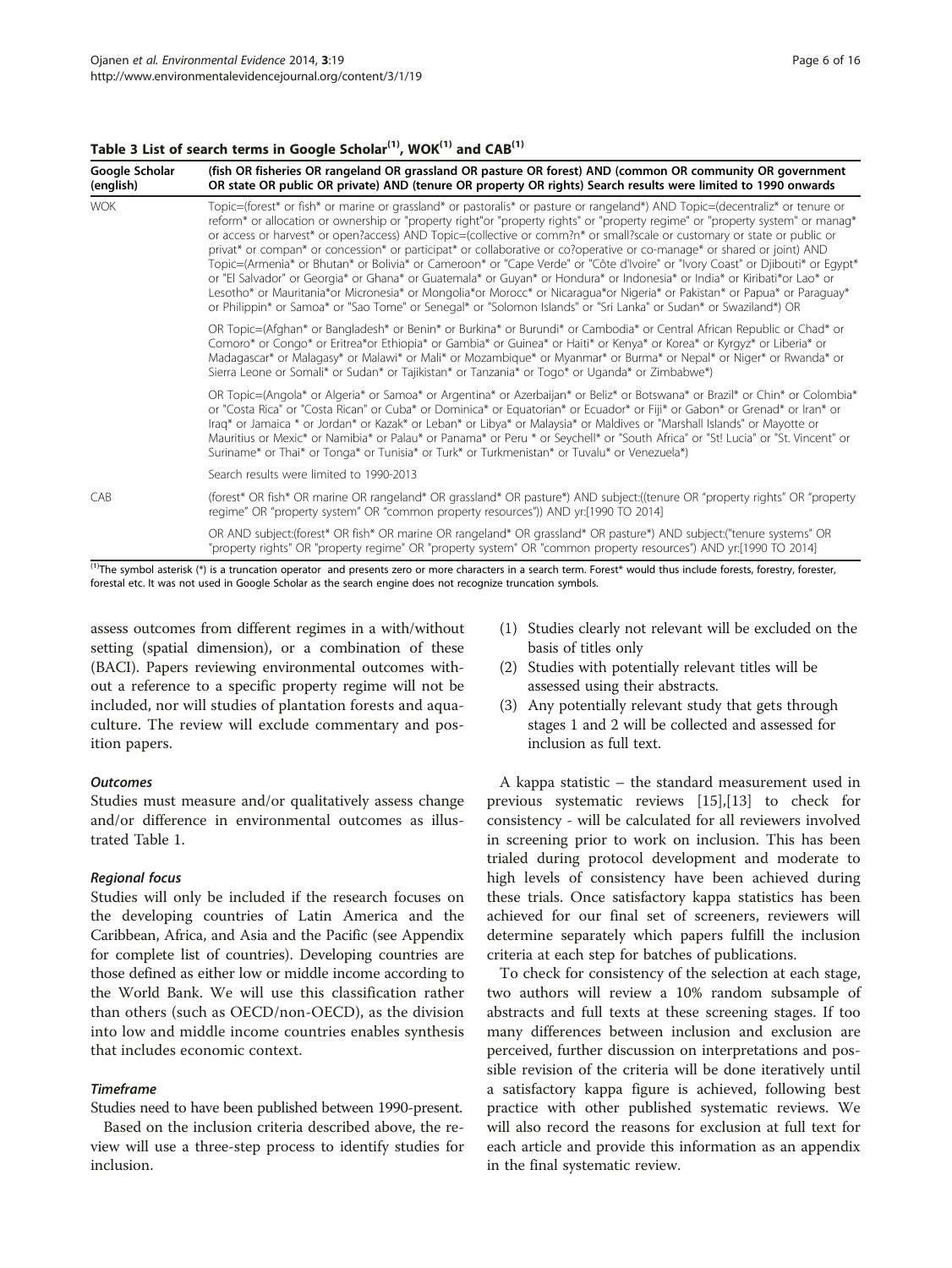## Potential effect modifiers and reasons for heterogeneity

The following potential effect modifiers related to the environmental, socio-economic, and political context of the intervention will be considered and recorded:

## Environmental context

- Location
- Ecosystem type
- Spatial extent of resource area
- Elevation
- Accessibility
- Baseline resource condition
- Existence of external environmental management intervention

## Socio-economic context

- Population density in study/resource area
- Change in population in study/resource area
- Local and external market demand on resource
- Economic inequality (information stated in study, GINI coefficient, etc.)
- Presence of education initiatives
- Presence of infrastructure

## Political context

- Nature of political regime (democracy, authoritarian, totalitarian)
- Decentralization (whether decentralized or decentralizing; year decentralization process began; extent of decentralization: advanced; not advanced)
- Corruption (no corruption, low corruption, high corruption according to study; other measures of corruption, e.g. WGI, Transparency International)

The following additional characteristics of property regime interventions will also be noted where information is available in the study:

- Clarity of rights
- Stability of rights
- Level of enforcement
- Legitimacy of decision-making authority over rights
- Gender equality of property rights
- External support: whether the regime is supported by external actors, such as NGOs, donors, or companies
- Formal protected area: Whether property rights regime applies to a legally protected area

The variables listed above were identified based on consultation with experts in the field of property rights and natural resource governance and knowledge among the review team of the empirical and theoretical literature relevant to this review. The reviewers have winnowed the number of potentially relevant variables to a manageable set that addresses especially salient hypotheses in this area of inquiry.

## Study quality assessment

Once all relevant articles have been identified, full texts will be reviewed to assess study quality according to the questions below. These questions are based on recommendations by the Cochrane Collaboration [[26](#page-15-0)] as well as previous reviews [\[13\]](#page-15-0), but have been modified to account for the realities of available research on the impacts of property rights, which is characterized by an extensive number of qualitative case studies [[27](#page-15-0)]. Two researchers will code a 10% random sample of articles to test the coding protocol and intercoder reliability. Kappa values will be calculated to assess agreement and if agreement is less than 50% the researchers will adjust the coding protocol to increase clarity and agreement.

# Questions and coding system used to guide the quality assessment

- 1. Clarity and replicability of methods: Are the research methods clearly presented so that the research could be repeated? [clear and repeatable =1, not clear and repeatable = 0]
- 2. Appropriateness of methods: Are the research methods appropriate for addressing the research question(s)? [appropriate = 1, not appropriate =  $0$ ]
- 3. Study design category: Which of the following categories is most appropriate to describe this study? [cross sectional study or time series study =0; case control study = 1; controlled before-and-after  $(BACI)$  study = 2
- 4. Sample size: Is sample size explained and well justified? [yes = 1, no = 0]
- 5. Confounding factors: Did the study account for and seek to minimize the effects of potential confounding factors in its design and analysis?  $[yes = 1, no = 0]$

Studies will be assessed based on the above quality categories. The quality of each study will be scored based on the above questions, with results recorded in a separate Excel spreadsheet. Explanations for each decision will be recorded in order to keep the process transparent and repeatable.

However, for those identified studies that fail the quality requirements (scoring 0 on our quality assessment scale), a sensitivity analysis will be conducted during the data analysis stage to determine the effect of their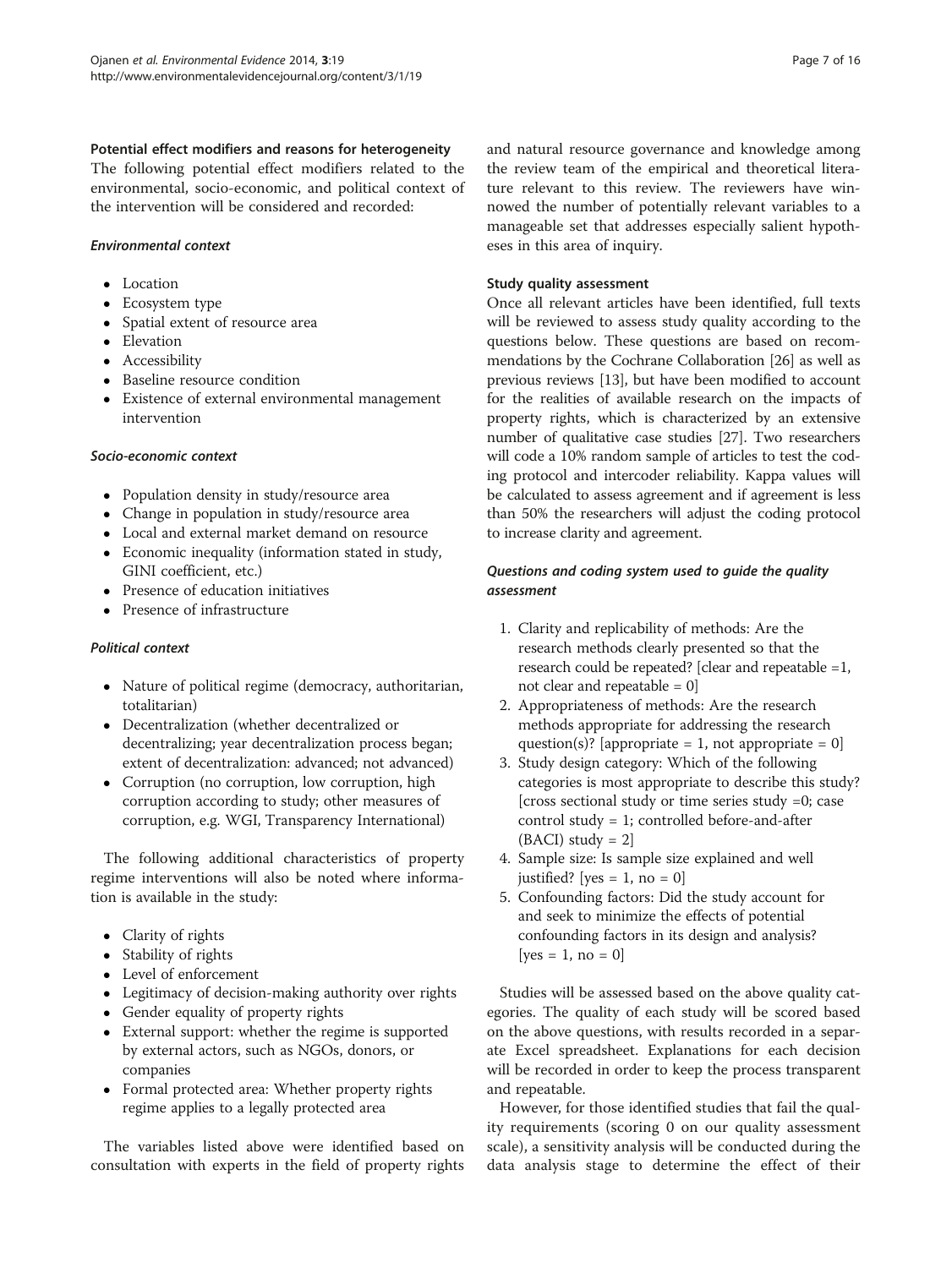inclusion on the results of our systematic review. Should their results be markedly different from those of studies that met quality criteria, they will be discarded from the final synthesis. These studies will be available for analysis if the sensitivity analysis indicates that the review would be richer with their inclusion. We will in any case capture the numbers that have been assessed at different quality levels in graphical representations of the state of the evidence base.

In addition, reviewers will also record the type of the data analysis used in each case study according to the following typology:

- qualitative analysis
- quantitative analysis -descriptive or observational statistics
- quantitative analysis analysis of variance, t-test, statistical correlation or other bivariate analysis
- quantitative analysis-multivariate regression or other multivariate analysis

#### Data extraction strategy

Data on individual property regime interventions and their environmental outcomes will be collected in a data extraction matrix using an Excel spreadsheet. This will include information on the resource systems in which the property rights regime is implemented, the de jure and de facto nature of the regime as determined by the specific property rights accorded under each regime, stated objectives of the property rights regime intervention, intervention year, study year, the environmental outcomes of regime interventions, and confounding factors that may explain the nature and variation of the outcomes of the regime, including baseline environmental characteristics, external regime characteristics that may further enable the outcomes of an intervention (such as the stability of rights held and level of enforcement of the regime), and characteristics of the socioeconomic and political context. A coding protocol has been developed and it is presented in Table 4. As the data extraction advances, other coding systems will be developed (e.g. resource systems, countries and geographic regions).

To fully address geographic differences, we will collect not only country data but also data within subregions, and further take into account the varying ecosystem types within the broad categorizations of forests, rangelands, and fisheries by documenting individual ecosystem type. Should a paper present multiple studies of different property regimes, each of these will be recorded individually within the data extraction sheet. Thus if spatial comparisons of two regimes or comparisons of outcomes from multiple regimes are made, each regime will present an individual data entry.

#### Table 4 Initial coding protocol for data extraction

| • bundle of rights                                          | S = State $P =$ Private C = Community,<br>$0 =$ undefined $1 =$ right defined |
|-------------------------------------------------------------|-------------------------------------------------------------------------------|
| • clarity of rights                                         | $clear = 1$ , unclear = 0                                                     |
| • stability of rights                                       | stable = 1, unstable = $0$                                                    |
| • level of enforcement                                      | no enforcement = 0, low enforcement = 1,<br>high enforcement $= 2$            |
| • legitimacy of decision<br>making authority over<br>rights | $legitimate = 1$ , not legitimate = 0                                         |
| • external support                                          | $yes = 1, no = 0$                                                             |
| • formally protected area x                                 | $yes = 1, no = 0$                                                             |
| • corruption                                                | high/low/no                                                                   |
| • environmental condition                                   | qood/fair/poor                                                                |
| • environmental change                                      | positive, negative, no change                                                 |

#### Data synthesis and presentation

Our data synthesis will be based on the information categories mentioned in "Potential effect modifiers and reasons for heterogeneity" as well as "Data extraction strategy categories." We will synthesize the results on environmental outcomes across different resource systems, ecosystem types and geographical regions. We will synthesize the environmental results considering the allocation of bundle of rights as well as the context factors. A series of matrices will be deployed to illustrate: a) how environmental outcomes may vary according to the bundle of rights allocation as well as the institutional arrangements that support (or not) the rights regimes, for example, security of rights as determined by enforcement, clarity, stability and legitimacy of authority; b) how contextual factors influence environmental outcomes; c) how environmental outcomes vary with resource type; and d) how a to c above vary in different geographical locations. The synthesis matrices will be accompanied by a narrative. We will also include a note on the performance of different methodologies in providing a nuanced understanding of the environmental effects of property regimes. A major outcome of the synthesis will be the identification of aspects that need further, in-depth inquiry as well as policy implications of current findings.

The variety of measured outcomes and possible lack of quantitative data will delimit the applicability of statistical tools. Data will be analyzed using regression and other statistical techniques (as far as possible) to complement qualitative, narrative analysis. The review will also explore whether or not to include sources for which a significant (33%-50%) portion of the data are missing as done in other relevant systematic reviews [\[13](#page-15-0)]. Finally, a sensitivity analysis will be conducted to synthesize the conclusions of studies that did not meet quality assessment standards, and consider differences (if any) from the results of those studies that were included in the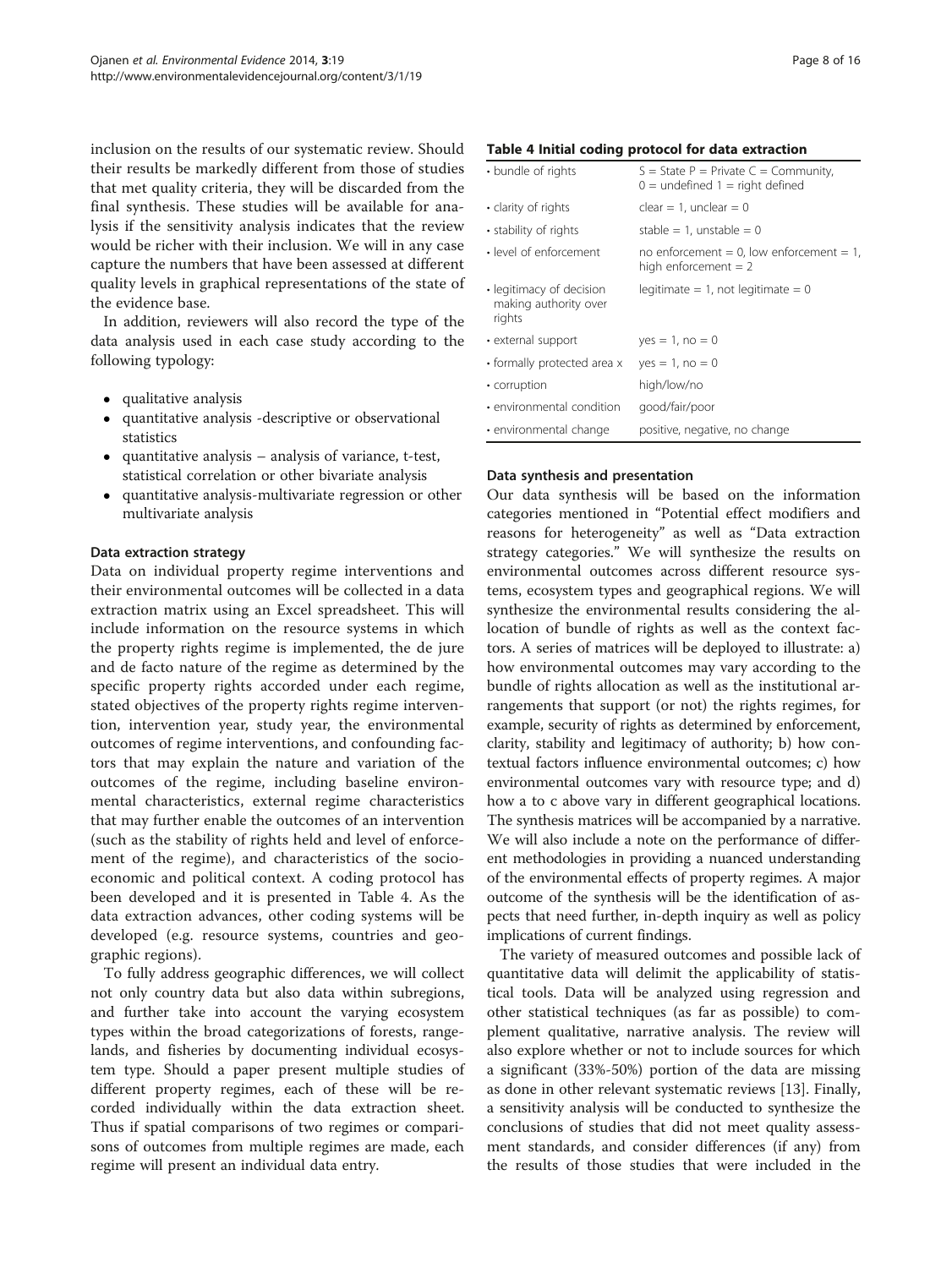<span id="page-8-0"></span>final review. This will be done quantitatively if the data is so presented, or otherwise will be synthesized through qualitative methods using the same data extraction matrix.

It is well known that in many research areas papers are more likely to be published if they demonstrate clear, positive results (or strong negative effects), and that papers that shown little or no effect are less likely to be published than "negative". To assess the possibility of such publication bias, we are conducting searches of 'grey' literature (much of it not formally published) in addition to studies in academic journals [[28](#page-15-0)] will assess whether there is evidence of publication bias. If data allow, we will assess bias using funnel plots, which show effect sizes and standard error or sample sizes [\[29\]](#page-15-0).

# Appendix

## Glossary of key definitions and terms used in the review protocol

Forest: Land with tree crown cover (or equivalent stocking level) of more than 10 percent and area of more than 0.5 hectares (ha). The trees should be able to reach a minimum height of 5 meters (m) at maturity. A forest may consist either of closed forest formations where trees of various storeys and undergrowth cover a high proportion of the ground or open forest formations with a continuous vegetation cover in which tree crown cover exceeds 10 percent [\[30\]](#page-15-0).

Wooded lands (woodland): Land either with a crown cover (or equivalent stocking level) of 5–10 percent of trees able to reach a height of 5 m at maturity, or a crown cover (or equivalent stocking level) of more than 10 percent of trees not able to reach a height of 5 m at maturity in situ (e.g. dwarf or stunted trees), or with shrub or bush cover of more than 10 percent. Wooded lands are included in this definition of forests [\[30](#page-15-0)].

Fishery: A geographical place, activity, or unit that is involved in raising and/or harvesting fish. As a unit, a fishery is typically defined in terms of some or all of the following: people involved, species or type of fish, area of water or seabed, method of fishing, class of boats and purpose of the activities [[31\]](#page-15-0).

Rangeland: Land on which the indigenous vegetation is predominantly grasses, grass-like plants, forbs, or shrubs and is managed as a natural ecosystem. If plants are introduced, they are managed similarly. Rangelands included natural grasslands, savannas, shrublands, many deserts, tundras, alpine communities, marshes and meadows" [\[32\]](#page-15-0).

Property rights: A property right is an enforceable claim to use, control or otherwise benefit from a resource [[33,34](#page-15-0)]. Property rights is often made up of a bundle of multiple rights (and responsibilities) including [\[19](#page-15-0)]:

 Access is the right to enter a defined physical property

- Withdrawal is the right to enter a defined physical area and obtain resource units or products of a resource system (e.g., cutting firewood or timber, harvesting mushrooms, diverting water)
- Management is the right to regulate internal use patterns and transform the resource by making improvements (e.g., planting seedlings and thinning trees)
- Exclusion is the right to determine who will have right of withdrawal and how that right may be transferred
- Alienation is the right to sell or lease withdrawal, management, and exclusion rights.

The bundle of rights also include the right to earn income from a resource even without using it directly and is derived from permitting others to use the resource [\[35,36](#page-15-0)].

Property rights regime: a system of rules governing access to and control over resources [[20\]](#page-15-0). Rules specify permissible and forbidden actions in relation to use and management, responsibilities and obligations [[2,21\]](#page-15-0). The holder of a property right can be an individual, a corporation, a group or the state/government:

- a) Private property: Individual or "legal individual" holds rights.
- b) Common property: group members hold rights (e.g. community)
- c) Public property: state holds the rights
- d) No-property or Open access: no one has rights and everyone can use the resource as they like; no effective management or regulation

## List of developing countries included in the analysis

Income groups correspond to 2012 gross national income (GNI) per capita (World Bank Atlas method) [\[37\]](#page-15-0). We will take account of country name changes since 1990 in searching for studies from the relevant countries [\[38\]](#page-15-0).

## Low-income economies (\$1,035 or less)

Afghanistan, Bangladesh, Benin, Burkina Faso, Burundi, Cambodia, Central African Republic, Chad, Comoros, Congo, Dem. Rep, Eritrea, Ethiopia, Gambia, Guinea, Guinea-Bisau, Haiti, Kenya, Kyrgyz, Liberia, Madagascar, Malawi, Mali, Mozambique, Myanmar, Nepal, Niger, Rwanda, Sierra Leone, Somalia, South Sudan, Tajikistan, Tanzania, Togo, Uganda, Zimbabwe.

## Lower-middle-income economies (\$1,036 to \$4,085)

Armenia, Bhutan, Bolivia, Cameroon, Cape Verde, Côte d'Ivoire, Djibouti, Egypt, El Salvador, Georgia, Ghana, Guatemala, Guyana, Honduras, Indonesia, India, Kiribati, Laos, Lesotho, Mauritania, Micronesia, Mongolia, Morocco, Nicaragua, Nigeria, Pakistan, Papua, Paraguay, Philippines,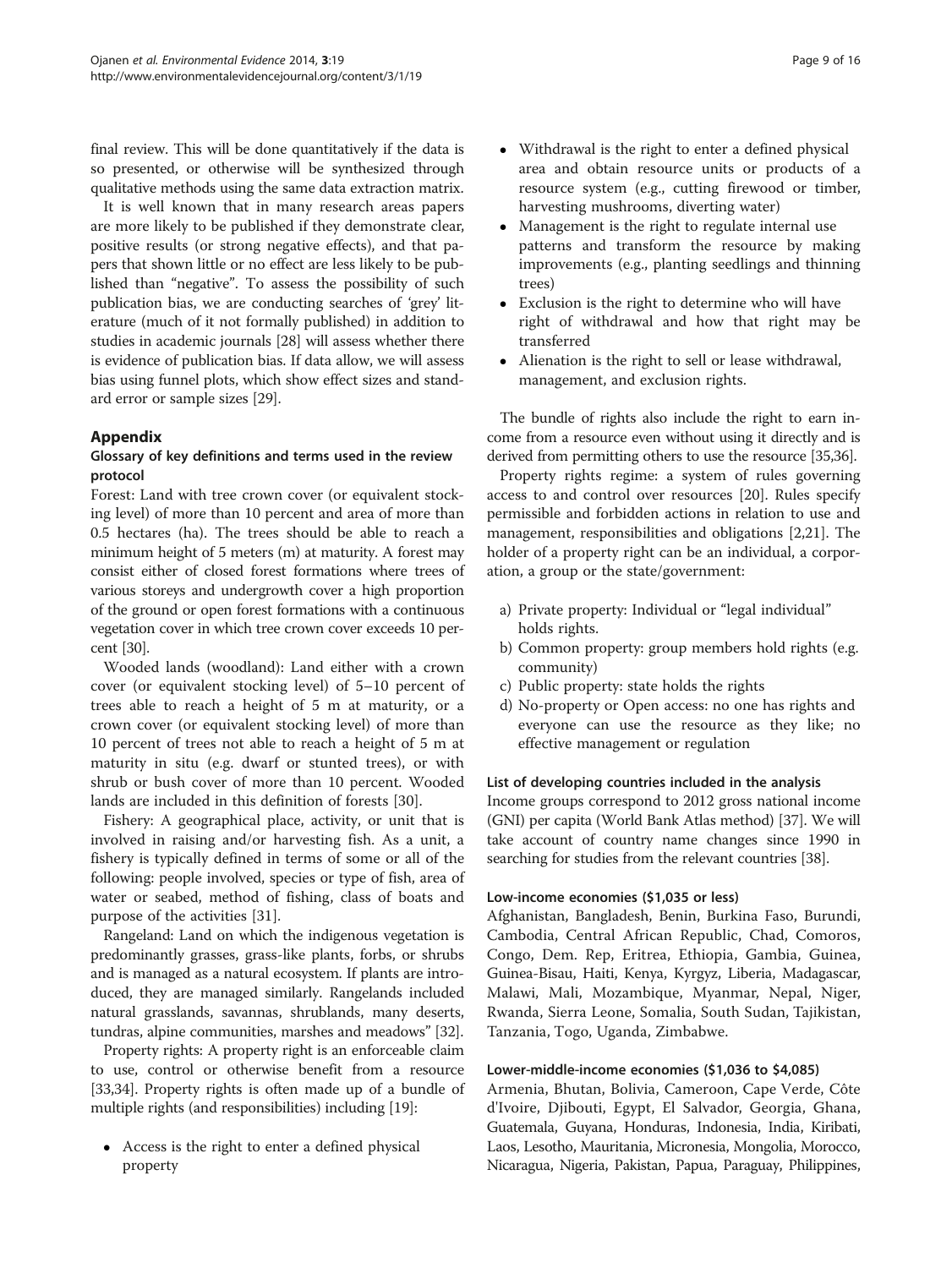Samoa, Sao Tome, Senegal, Solomon Islands, Sri Lanka, Sudan, Swaziland, Syrian Arab Republic, Timor-Leste, Uzbekistan, Vanuatu, Vietnam, West Bank and Gaza, Yemen, Zambia.

#### Upper-middle-income economies (\$4,086 to \$12,615)

Angola, Algeria, Samoa, Argentina, Azerbaijan, Belize, Botswana, Brazil, China, Colombia, Costa Rica, Cuba, Dominica, Dominican Republic, Ecuador, Fiji, Gabon, Grenada, Iran, Iraq, Jamaica, Jordan, Kazakhstan, Lebanon, Libya, Malaysia, Maldives, Marshall Islands, Mauritius, Mexico, Namibia, Palau, Panama, Peru, Seychelles, South Africa, St. Lucia, St. Vincent and the Grenadines, Suriname, Thailand, Tonga, Tunisia, Turkey, Turkmenistan, Tuvalu, Venezuela.

# Documentation of search term testing conducted in CAB, Google Scholar and WOK

Testing process with search terms for CAB, Google Scholar and WOK. The search was conducted in the online CAB, Google Scholar and WOK databases by the authors WZ and MO, see table for detailed search terms, results, dates and comments on results.

CAB Database: note that the preferred term for tenure is tenure systems; other dictionary terms include: common property resources, common lands, coownership, property rights; ownership on its own not useful This search was amended 12.5.2014.to include Descriptors and geographic locations based on reviewer suggestions.Symbol \* notes truncation in order to retrieve various endings

|                | Search Changes                                                                               | Search terms                                                                                                                                                                                                                                                                                                                                                                                                                                   | Search results                                                                                   |
|----------------|----------------------------------------------------------------------------------------------|------------------------------------------------------------------------------------------------------------------------------------------------------------------------------------------------------------------------------------------------------------------------------------------------------------------------------------------------------------------------------------------------------------------------------------------------|--------------------------------------------------------------------------------------------------|
| $\mathbf{1}$   |                                                                                              | Subject: (forest* OR fish* OR marine OR rangeland* OR<br>grassland* OR pasture*) AND subject:(collective OR comm?<br>n* OR customary OR state OR public OR government OR<br>private OR participat* OR collaborative OR cooperative OR<br>coownership) AND subject: ("tenure systems" OR property<br>OR "property rights" OR "property regime" OR "property<br>system" OR "common property resources" OR common<br>lands) AND yr:[1990 TO 2013] | 2,133 results; appears somewhat relevant<br>although many soil/plant biology entries<br>(OXFORD) |
| $\overline{2}$ | Removed common lands                                                                         | Subject: (forest* OR fish* OR marine OR rangeland* OR<br>grassland* OR pasture*) AND subject:(collective OR comm?<br>n* OR customary OR state OR public OR government OR<br>private OR participat* OR collaborative OR cooperative OR<br>coownership) AND subject: ("tenure systems" OR property<br>OR "property rights" OR "property regime" OR "property<br>system" OR "common property resources") AND<br>yr:[1990 TO 2013]                 | 2,409 results; still many irrelevant<br>biological studies (OXFORD)                              |
| 3              | Searched 2nd and 3rd lines in all<br>fields rather than restricted to<br>subject field alone | Subject: (forest* OR fish* OR marine OR rangeland* OR<br>grassland* OR pasture*) AND (collective OR comm? n* OR<br>customary OR state OR public OR government OR private<br>OR participat* OR collaborative OR cooperative OR<br>coownership) AND ("tenure systems" OR property OR<br>"property rights" OR "property regime" OR "property<br>system" OR "common property resources") AND yr:[1990<br>TO 20131                                  | 5,047 results; too many irrelevant results<br>(OXFORD)                                           |
| $\overline{4}$ | Changed 2nd and 3rd line fields<br>to descriptor                                             | Subject: (forest* OR fish* OR marine OR rangeland* OR<br>grassland* OR pasture*) AND de:(collective OR comm? n*<br>OR customary OR state OR public OR government OR<br>private OR participat* OR collaborative OR cooperative OR<br>coownership) AND de: ("tenure systems" OR property OR                                                                                                                                                      | 55 results; Very focused results but may<br>be too narrow a search (OXFORD)                      |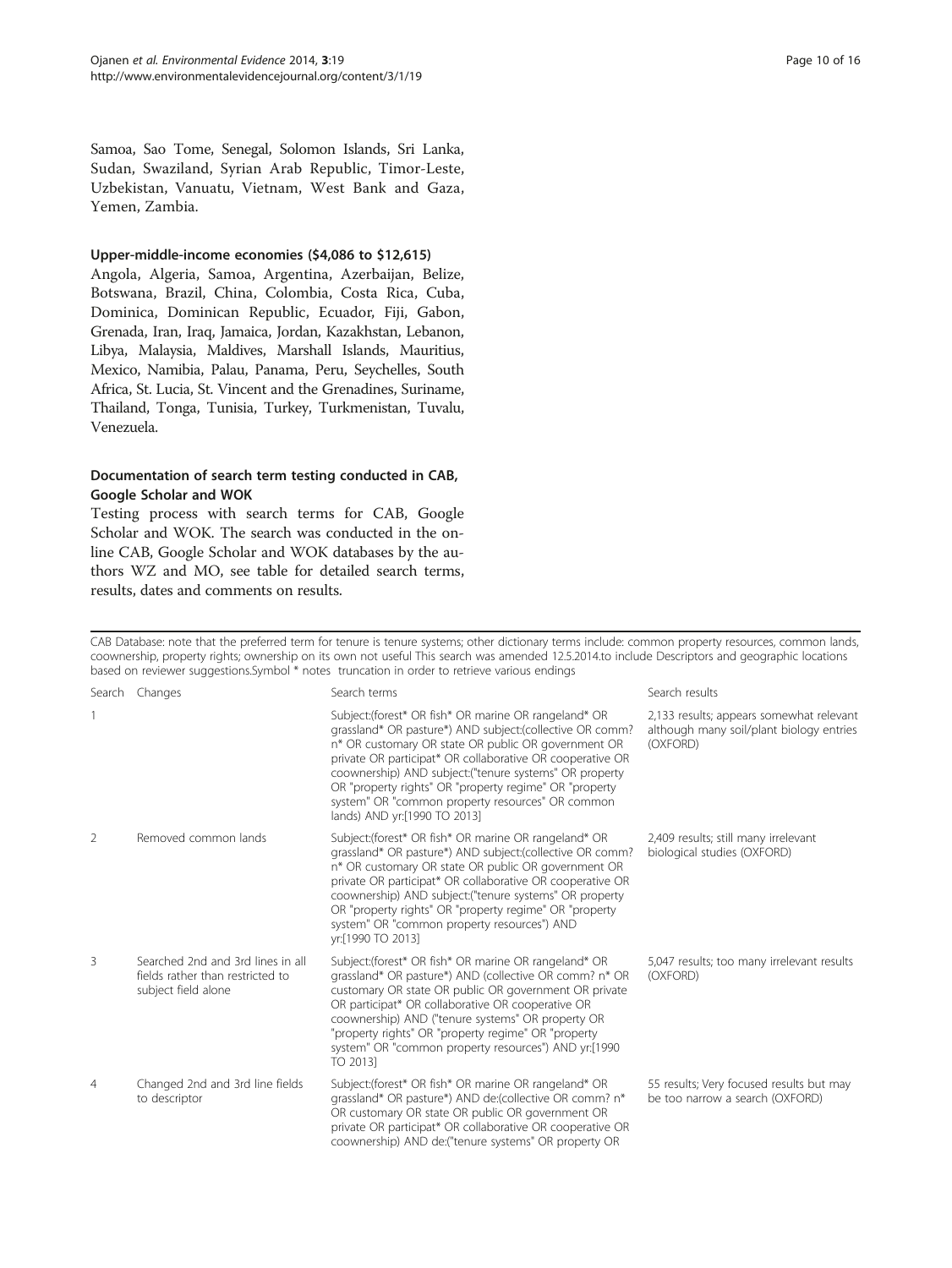## (Continued)

|                |                                                                                                           | "property rights" OR "property regime" OR "property<br>system" OR "common property resources") AND<br>yr:[1990 TO 2013]                                                                                                                                                                                                                                                                                             |                                                                                                                            |
|----------------|-----------------------------------------------------------------------------------------------------------|---------------------------------------------------------------------------------------------------------------------------------------------------------------------------------------------------------------------------------------------------------------------------------------------------------------------------------------------------------------------------------------------------------------------|----------------------------------------------------------------------------------------------------------------------------|
| 5              | Changed 2nd and 3rd line fields<br>back to subject; removed collective<br>and property; added traditional | Subject: (forest* OR fish* OR marine OR rangeland* OR<br>grassland* OR pasture*) AND subject:(comm? n* OR<br>customary OR traditional OR state OR public OR<br>government OR private OR participat* OR collaborative OR<br>cooperative OR coownership) AND subject:("tenure<br>systems" OR "property rights" OR "property regime" OR<br>"property system" OR "common property resources")                           | 64 results; too few even without time<br>limits! (OXFORD)                                                                  |
| 6              | Added property* and right*                                                                                | Subject: (forest* OR fish* OR marine OR rangeland* OR<br>grassland* OR pasture*) AND subject:(comm? n* OR<br>customary OR traditional OR state OR public OR<br>government OR private OR participat* OR collaborative OR<br>cooperative OR coownership) AND subject:("tenure<br>systems" OR property* OR right* OR "property rights" OR<br>"property regime" OR "property system" OR "common<br>property resources") | 3559 results; again much noise comes<br>in; traditional often refers to medicine/<br>plants (OXFORD)                       |
| $\overline{7}$ | Removed traditional                                                                                       | Subject: (forest* OR fish* OR marine OR rangeland* OR<br>grassland* OR pasture*) AND subject:(comm? n* OR<br>customary OR state OR public OR government OR private<br>OR participat* OR collaborative OR cooperative OR<br>coownership) AND subject:("tenure systems" OR property*<br>OR right* OR "property rights" OR "property regime" OR<br>"property system" OR "common property resources")                   | 2,509 results; results appear mostly<br>relevant (many articles are from US,<br>and should be easy to discard)<br>(OXFORD) |
| 8              | Added yr:[1990-2013]                                                                                      | Subject: (forest* OR fish* OR marine OR rangeland* OR<br>grassland* OR pasture*) AND subject:(comm? n* OR<br>customary OR state OR public OR government OR private<br>OR participat* OR collaborative OR cooperative OR<br>coownership) AND subject:("tenure systems" OR property*<br>OR right* OR "property rights" OR "property regime" OR<br>"property system" OR "common property resources")                   | 2446 results, showing that most relevant<br>articles were written in review time span<br>(OXFORD)                          |
| 9              | Added yr:[1990-2013]                                                                                      | <b>IBID</b>                                                                                                                                                                                                                                                                                                                                                                                                         |                                                                                                                            |
| 10             | Changed yr:[2008-2013]                                                                                    | <b>IBID</b>                                                                                                                                                                                                                                                                                                                                                                                                         | 4,530 results                                                                                                              |
| 11             | Removed property*                                                                                         | Subject:((forest* OR fish* OR marine OR rangeland* OR<br>grassland* OR pasture*)) AND subject:((comm? n* OR<br>customary OR state OR public OR government OR private<br>OR participat* OR collaborative OR cooperative OR<br>coownership)) AND subject:(("tenure systems" OR "property<br>rights" OR "property regime" OR "property system" OR<br>"common property resources"))                                     | 1.668 results                                                                                                              |
| 12             | Added yr:[2008 TO 2013]                                                                                   | <b>IBID</b>                                                                                                                                                                                                                                                                                                                                                                                                         | 509 results                                                                                                                |
| 13             | Removed search string of<br>regimetype                                                                    | Subject: (forest* OR fish* OR marine OR rangeland* OR<br>grassland* OR pasture*) AND subject:("tenure systems" OR<br>"property rights" OR "property regime" OR "property<br>system" OR "common property resources")                                                                                                                                                                                                 | 2351 results; looks very relevant                                                                                          |
| 14             | Added yr:[2008 TO 2013]                                                                                   | <b>IBID</b>                                                                                                                                                                                                                                                                                                                                                                                                         | 723 results                                                                                                                |

| Google Scholar (English) |                                                                                                                                                                                                                                                                                                                                                                                                                                       |                                                                           |             |
|--------------------------|---------------------------------------------------------------------------------------------------------------------------------------------------------------------------------------------------------------------------------------------------------------------------------------------------------------------------------------------------------------------------------------------------------------------------------------|---------------------------------------------------------------------------|-------------|
| Search Changes           | Search terms                                                                                                                                                                                                                                                                                                                                                                                                                          | Search results                                                            | Search date |
|                          | (forest OR fish OR marine OR rangeland OR<br>grassland OR pastoralis OR pasture) AND<br>(collective OR common OR community OR<br>communal OR small-scale OR customary OR<br>state OR public OR government OR private OR<br>privatized OR company OR concession) AND<br>(decentralization OR decentralize OR reform OR<br>tenure OR allocation OR ownership OR property<br>OR property right OR property regime OR<br>property system) | 8000 hits on Google Scholar, but<br>bias towards decentralization studies | 9.2.2013    |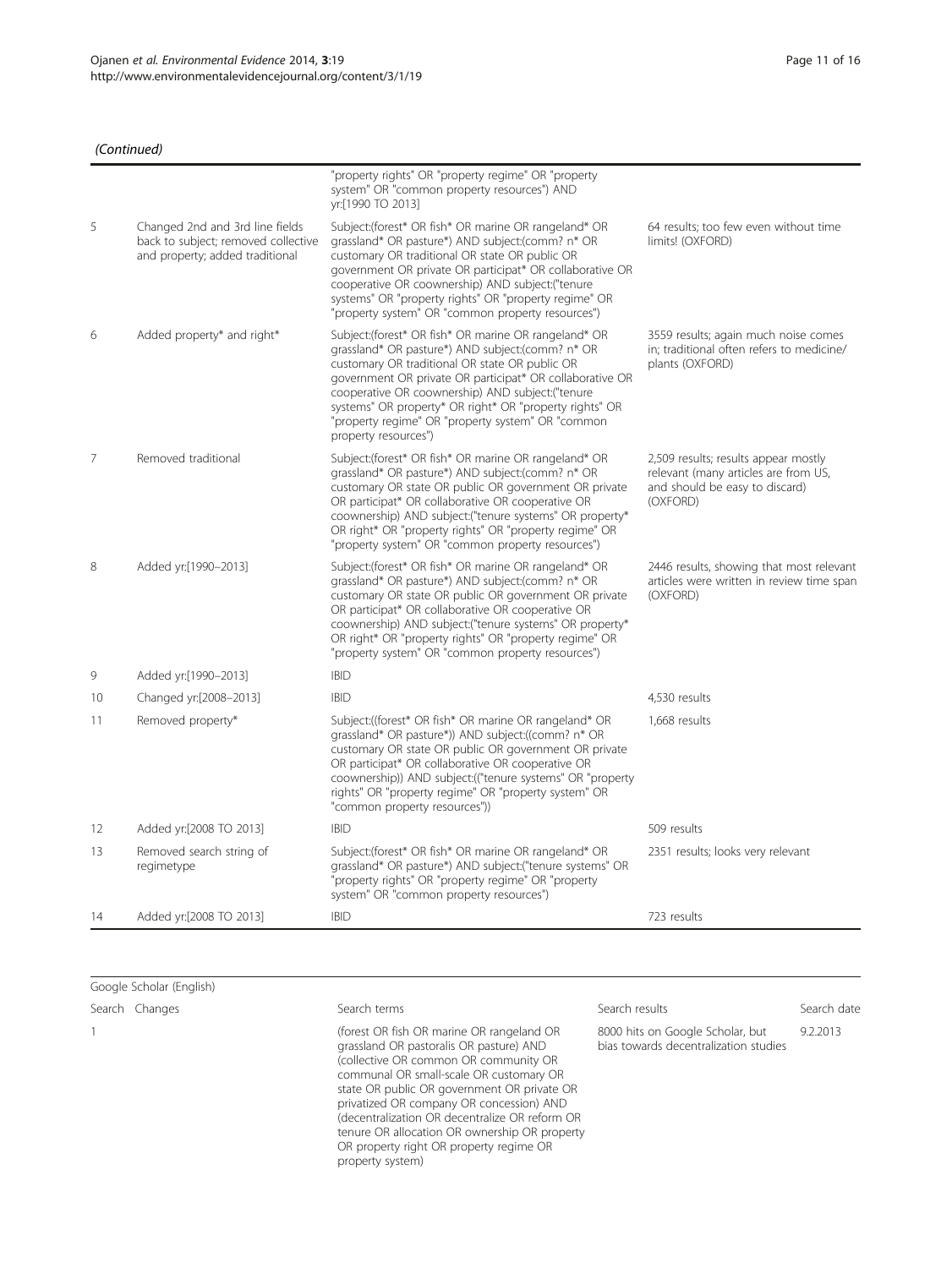## (Continued)

| $\overline{2}$ | Deleted small-scale, customary,<br>decentralization, decentralize                                                     | (forest OR fish OR marine OR rangeland OR<br>grassland OR pastoralis OR pasture) AND<br>(collective OR common OR community OR<br>communal OR state OR public OR government<br>OR private OR privatized OR company OR<br>concession) AND (reform OR tenure OR<br>allocation OR ownership OR property OR<br>property right OR property regime OR<br>property system)    | Reform brings a lot of noise                                                                                                                          | 9.2.2013 |
|----------------|-----------------------------------------------------------------------------------------------------------------------|-----------------------------------------------------------------------------------------------------------------------------------------------------------------------------------------------------------------------------------------------------------------------------------------------------------------------------------------------------------------------|-------------------------------------------------------------------------------------------------------------------------------------------------------|----------|
| 3              | Deleted community, privatized,<br>company, concession, reform,<br>property right, property regime,<br>property system | (forest OR fish OR marine OR rangeland OR<br>grassland OR pasture) AND (collective OR<br>common OR communal OR state OR public OR<br>government OR private) AND (tenure OR<br>allocation OR ownership OR property)                                                                                                                                                    | Good first 20-30 results                                                                                                                              | 9.2.2013 |
| 4              | Changed order of resource systems,<br>added fisheries                                                                 | (fish OR fisheries OR marine OR rangeland OR<br>grassland OR pasture OR forest) AND (collective<br>OR common OR communal OR state OR public<br>OR government OR private) AND (tenure OR<br>allocation OR ownership OR property)                                                                                                                                       | More results for fisheries                                                                                                                            | 9.2.2013 |
| 5              | Added property right, property<br>regime again                                                                        | (fish OR fisheries OR marine OR rangeland OR<br>grassland OR pasture OR forest) AND (collective<br>OR common OR communal OR state OR public<br>OR government OR private) AND (tenure OR<br>allocation OR ownership OR property OR<br>property right OR property regime)                                                                                               | Much fewer, narrower results<br>(around 450,000) - but great<br>emphasis on common property,<br>delimitation by time range further<br>narrows results | 9.2.2013 |
| 6              | Enclosed phrases "property right",<br>"property regime" is parentheses,<br>deleted common                             | (fish OR fisheries OR marine OR rangeland OR<br>grassland OR pasture OR forest) AND (collective<br>OR communal OR state OR public OR<br>government OR private) AND (tenure OR<br>allocation OR ownership OR property OR<br>(property regime) OR (property right))                                                                                                     | Many more results with the phrase<br>"property right" in initial search<br>results; some do not appear relevant<br>to environmental issues            | 9.3.2013 |
| 7              | Readded common                                                                                                        | (fish OR fisheries OR marine OR rangeland OR<br>grassland OR pasture OR forest) AND (collective<br>OR common OR communal OR state OR public<br>OR government OR private) AND (tenure OR<br>allocation OR ownership OR property OR<br>(property right) OR (property regime))                                                                                           | Many more results with "common"<br>property", as found in search 5                                                                                    | 9.3.2013 |
| 8              | Readded community, manage,<br>property system Removed<br>allocation, ownership                                        | (fish OR fisheries OR marine OR rangeland OR<br>grassland OR pasture OR forest) AND (collective<br>OR common OR communal OR community OR<br>state OR public OR government OR private)<br>AND (tenure OR manage OR property OR<br>(property right) OR (property regime) OR<br>(property system))                                                                       | Common property still come to the<br>top of search results, collective<br>seems to bring up mosty collective<br>action results                        | 9.3.2013 |
| 9              | Removed collective, replaced<br>manage with management                                                                | (fish OR fisheries OR marine OR rangeland OR<br>grassland OR pasture OR forest) AND (common<br>OR communal OR community OR state OR<br>public OR government OR private) AND (tenure<br>OR management OR property OR (property<br>right) OR (property regime) OR (property<br>system))                                                                                 | Results are not too different                                                                                                                         | 9.3.2013 |
| 10             | Added rights terms: access,<br>withdrawal, exclusion, exclude,<br>alienate, alienation                                | (fish OR fisheries OR marine OR rangeland OR<br>grassland OR pasture OR forest) AND (common<br>OR communal OR community OR state OR<br>public OR government OR private) AND (tenure<br>OR property OR (property right) OR (property<br>regime) OR (property system)) AND<br>(management OR access OR withdrawal OR<br>exclusion OR exclude OR alienate OR alienation) | Results are not well targeted;<br>limitation by time (2008-present)<br>makes results more irrelevant                                                  | 9.3.2013 |
| 11             | Removed rights terms, communal,<br>property right, property regime,<br>property system                                | (fish OR fisheries OR rangeland OR grassland OR<br>pasture OR forest) AND (common OR<br>community OR state OR public OR government<br>OR private) AND (tenure OR property)                                                                                                                                                                                            |                                                                                                                                                       | 9.3.2013 |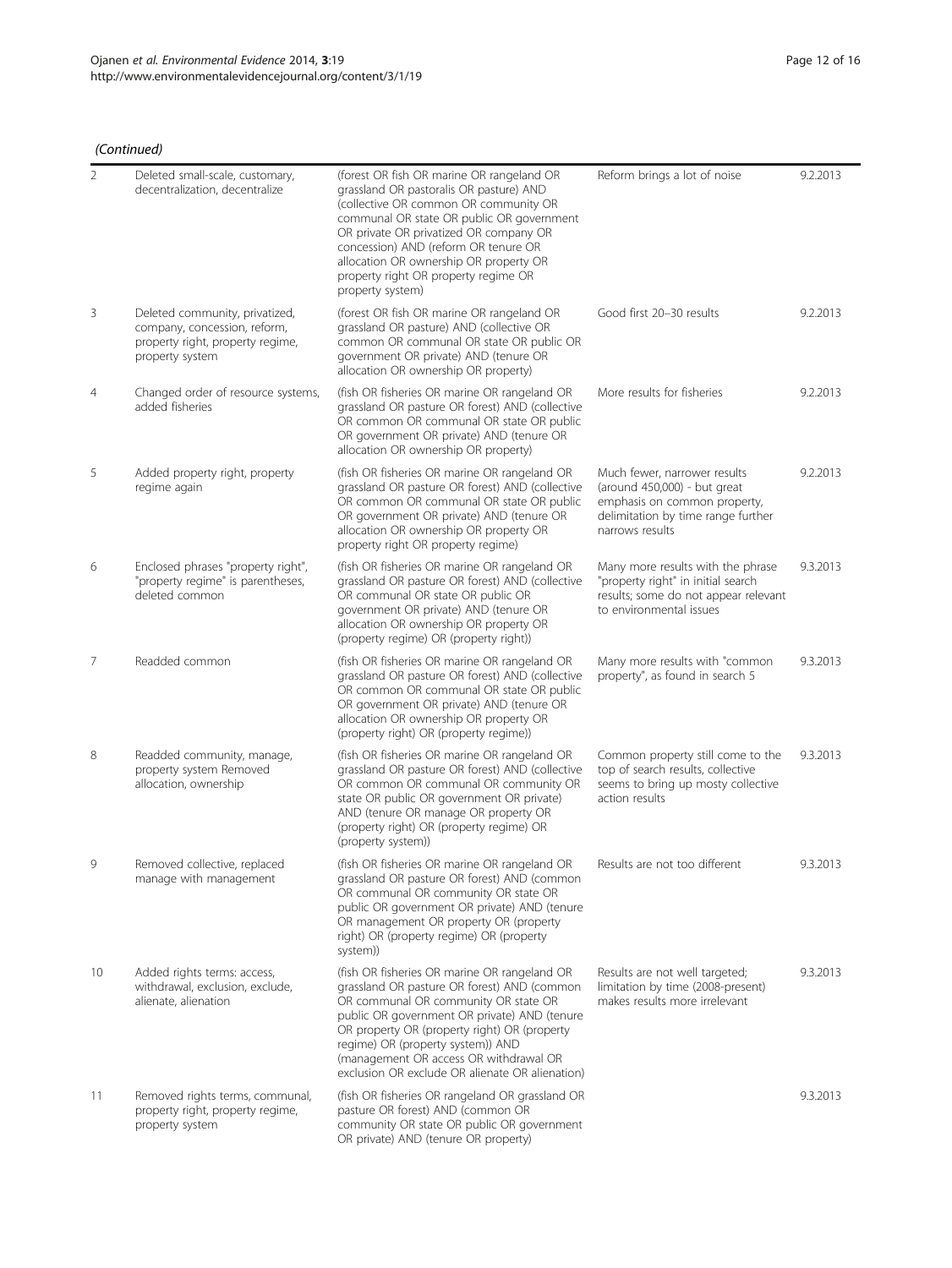|    | Added rights                           | (fish OR fisheries OR rangeland OR grassland OR<br>pasture OR forest) AND (common OR<br>community OR government OR state OR public<br>OR private) AND (tenure OR property OR rights)                  | Emphasis on common property,<br>community management, but first<br>pages of search results look good | 9.3.2013 |
|----|----------------------------------------|-------------------------------------------------------------------------------------------------------------------------------------------------------------------------------------------------------|------------------------------------------------------------------------------------------------------|----------|
| 13 | Added management                       | (fish OR fisheries OR rangeland OR grassland OR<br>pasture OR forest) AND (common OR<br>community OR government OR state OR public<br>OR private) AND (tenure OR property OR rights<br>OR management) | Management gives broad policy<br>results                                                             | 9.3.2013 |
| 14 | Removed management, added<br>ownership | (fish OR fisheries OR rangeland OR grassland OR<br>pasture OR forest) AND (common OR<br>community OR government OR state OR public<br>OR private) AND (tenure OR property OR rights<br>OR ownership)  | Ownership adds no new results of<br>pertinence                                                       | 9.3.2013 |

| WOK database                                                                                                                                                                                                                                                                                                                                                    | <b>Hits</b> | Date      | Comments                                                                    |
|-----------------------------------------------------------------------------------------------------------------------------------------------------------------------------------------------------------------------------------------------------------------------------------------------------------------------------------------------------------------|-------------|-----------|-----------------------------------------------------------------------------|
| Symbol (*) notes truncation in order to retrieve various endings                                                                                                                                                                                                                                                                                                |             |           |                                                                             |
| stock OR resource OR population AND common* AND property                                                                                                                                                                                                                                                                                                        | 6637        | 16.4.2013 | Obviously needs a better description of<br>the resource                     |
| fish* OR forest* OR rangeland* OR pasture OR cattle AND comm* AND<br>govern* AND property OR right*                                                                                                                                                                                                                                                             | 1463        | 16.4.2013 | still too much noise                                                        |
| fish*, forest*, rangeland*, pasture, cattle AND common OR community<br>OR private OR shared AND access OR management                                                                                                                                                                                                                                            | 88308       | 22.4.2013 | Management brings noise                                                     |
| fish*OR forest* OR rangeland* OR pasture OR cattle AND common<br>property OR common-pool OR privat* AND access OR management<br>AND effect* AND benefit*                                                                                                                                                                                                        | 3301        | 22.4.2013 | Seem relevant                                                               |
| fish*OR forest* OR rangeland*, pasture OR cattle AND common OR<br>private OR shared AND property OR rights OR quota* OR tenure OR<br>title OR deed                                                                                                                                                                                                              | 28971       | 22.4.2013 | Too huge number                                                             |
| fish* OR forest* OR pasture OR rangeland* OR cattle AND tenure or<br>reform or regime or rule* or guota* or customary AND impact* OR<br>effect* OR effectiveness OR benefit* AND common property or<br>"common-pool" or "community-based" or state or private<br>"community-controlled" AND access or management or use* or<br>withdrawal or harvest or monitor | 4914        | 24.4.2013 | Seem relevant                                                               |
| fish* OR forest* OR pasture OR rangeland* OR cattle AND tenure or<br>reform or property or rule* or quota* or custom* or transfer* AND<br>impact* OR effect* OR benefit* AND common property or "common-<br>pool" or "community-based" or state or private "community-<br>controlled" AND access* or management or harvest* or monitor*                         | 5064        | 24.4.2013 | Rules leads to misleading results                                           |
| fish* OR forest* OR pasture OR rangeland* OR cattle AND tenure or<br>reform or property or governance or quota* or custom* or transfer*<br>AND impact* OR effect* OR benefit* AND common property or<br>"common-pool" or "community-based" or state or private<br>"community-controlled" AND access* or management or harvest* or<br>monitor*                   | 4702        | 24.4.2013 | Replaced rules with governance, transfer<br>still brings misleading results |
| fish* OR forest* OR pasture OR rangeland* OR cattle AND tenure or<br>reform or property or govern* or quota* or custom* AND impact* OR<br>effect* OR benefit* AND common property or "common-pool" or<br>"community-based" or state or private or "community-controlled" or<br>"open-access" AND access* or management or harvest* or monitor*                  | 6919        | 24.4.2013 | Changed governance into govern*,<br>removed transfer                        |
| fish* OR forest* OR pasture OR rangeland* OR cattle AND tenure or<br>reform or govern* or quota* or custom* AND impact* OR effect* OR<br>benefit* AND common property or " common-pool" or "community-<br>based" or state or private or "community-controlled" or "open-access"<br>AND access* or management or harvest* or monitor*                            | 4001        | 24.4.2013 | Removed property because it brings noise                                    |
| fish* OR forest* OR pasture OR rangeland* OR cattle AND tenure or<br>reform or govern* or custom* AND right* or ownership* AND                                                                                                                                                                                                                                  | 938         | 25.4.2013 | Remove state, private and quota                                             |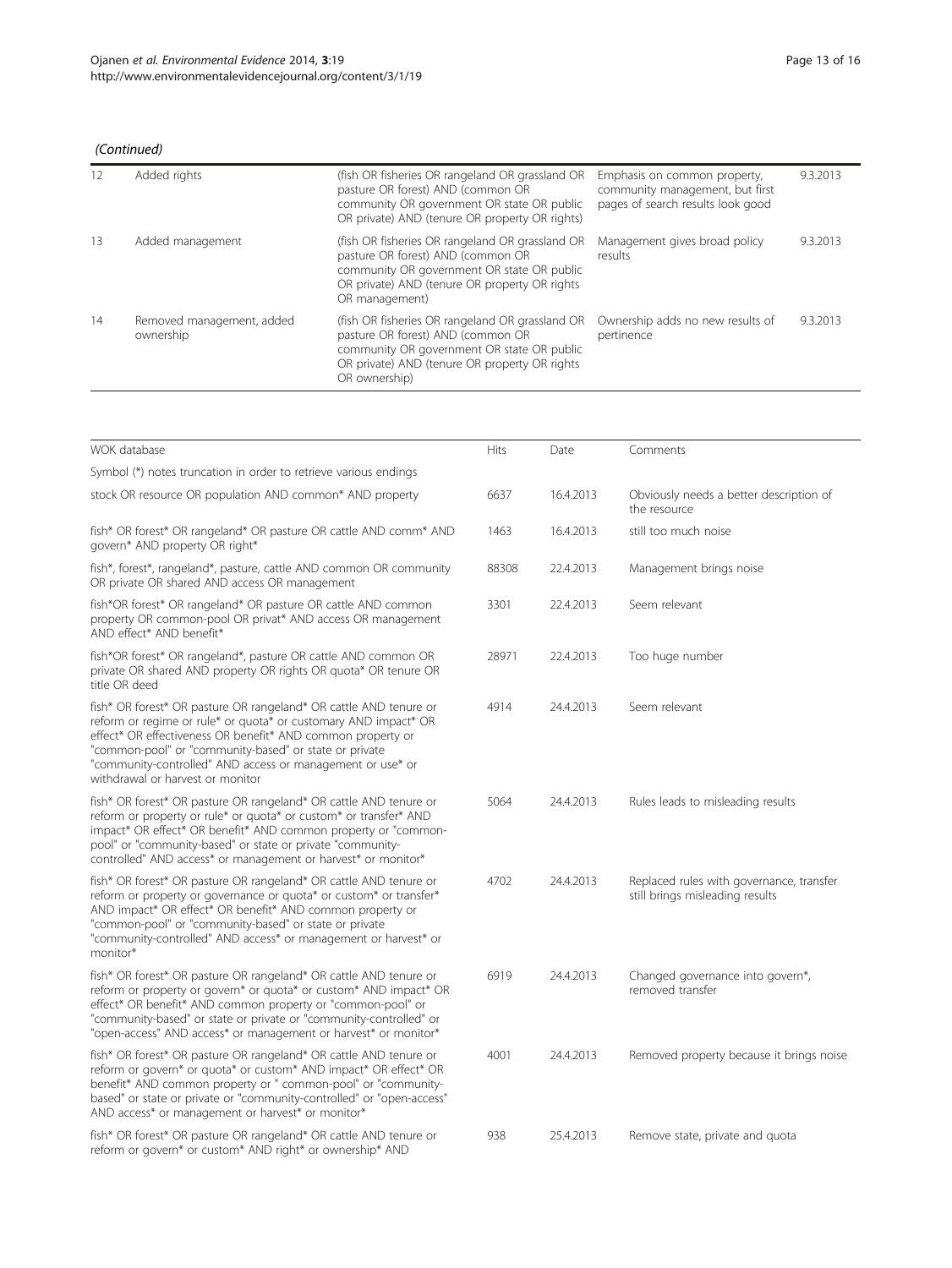effect\* or improv\* or deplet\* or conserv\* or sustainab\* AND tenure or

allocation or ownership or intervention or quota

## (Continued)

| common property or " common-pool" or "community-based" or<br>"community-controlled" or "open-access"                                                                                                                                                                                                                                                                                                                                                                                                                   |       |           |                                                                                                                                                 |
|------------------------------------------------------------------------------------------------------------------------------------------------------------------------------------------------------------------------------------------------------------------------------------------------------------------------------------------------------------------------------------------------------------------------------------------------------------------------------------------------------------------------|-------|-----------|-------------------------------------------------------------------------------------------------------------------------------------------------|
| fish* OR forest* OR pasture OR rangeland* OR cattle AND tenure or<br>reform or govern* or custom* AND common property or "common-<br>pool" or "community-based" or "community-controlled" or "open-<br>access" AND biodivers* or divers* or loss or deplet* or deforestation or<br>conservation AND sustainab*                                                                                                                                                                                                         | 316   | 25.4.2013 | Inserted environmental outcomes and<br>sustainability, because many articles did<br>not mention environmental outcomes                          |
| fish* OR forest* OR pasture OR rangeland* OR cattle AND tenure or<br>reform or govern* or custom* AND common property or "common-<br>pool" or "community-based" or "community-controlled" or "open-<br>access" or private or state AND biodivers* or divers* or loss or deplet*<br>or deforestation or conservation or benefit* AND sustainab*                                                                                                                                                                         | 1264  | 25.4.2013 | Added state and private                                                                                                                         |
| fish* OR forest* OR pasture OR rangeland* OR cattle AND biodivers* or<br>divers* or loss or deplet* or deforestation or degradation or<br>conservation AND benefit* or sustainab* or improv* or effect* AND<br>tenure or regime or management or access or right AND tenure or<br>reform or governance or customary                                                                                                                                                                                                    | 3035  | 25.4.2013 | Testing with sustainability indicators                                                                                                          |
| rangeland OR pasture or pastoralist* AND biodivers* or divers* or loss<br>or deplet* or deforest* or degradat* or conservation AND benefit* or<br>sustainab* or improv* or effect* AND community-based or "commu-<br>nity-controlled" or "open-access" or enclosure                                                                                                                                                                                                                                                    | 270   | 30.4.2013 | Trying with rangeland and pasture and<br>pastoralist. Management brings too much<br>noise, also enclosure needs a more<br>descriptive attribute |
| rangeland OR pasture or pastoralist* AND biodivers* or divers* or loss<br>or deplet* or overgraz* or degradat* or conservation AND benefit* or<br>sustainab* or improv* or effect* AND community-based or<br>community-controlled or open-access or tenure or property or<br>collective                                                                                                                                                                                                                                | 2977  | 30.4.2013 | Removing enclosure and adding overgrazing                                                                                                       |
| rangeland OR pasture or pastoralist* AND biodivers* or divers* or loss<br>or deplet* or overgraz* or degradat* or conservation AND benefit* or<br>sustainab* or improv* or effect* AND community-based or<br>community-controlled or open-access or tenure or property rights or<br>collective                                                                                                                                                                                                                         | 614   | 30.4.2013 | Inserting property rights                                                                                                                       |
| rangeland OR pasture or pastoralist* AND biodivers* or divers* or loss<br>or deplet* or overgraz* or degradat* or conservation AND benefit* or<br>sustainab* or improv* or effect* AND community or open-access or<br>tenure or property rights or collective or privatization                                                                                                                                                                                                                                         | 8154  | 30.4.2013 | inserting just community and privatization                                                                                                      |
| rangeland OR pasture or pastoralist* AND biodivers* or divers* or loss<br>or deplet* or overgraz* or degradat* or conservation AND benefit* or<br>sustainab* or improv* or effect* AND community managed or<br>"community based" or "community controlled" or tenure or property<br>rights or collective or privatization                                                                                                                                                                                              | 604   | 30.4.2013 | Community-based returns a lot of relevant<br>looking results                                                                                    |
| rangeland OR pasture or pastoralist* AND biodivers* or divers* or loss<br>or deplet* or overgraz* or degradat* or conservation AND benefit* or<br>sustainab* or improv* or effect* AND community managed or<br>"community based" or "community controlled" or tenure or property<br>rights or collective or privatization and ranch                                                                                                                                                                                    | 903   | 30.4.2013 | Adding ranch brings some good articles<br>not so many                                                                                           |
| rangeland OR pasture or pastoralist* AND biodivers* or divers* or loss<br>or deplet* or overgraz* or degradat* or conservation AND benefit* or<br>sustainab* or improv* or effect* AND community based or collective<br>or privatization or common property or tenure or property rights                                                                                                                                                                                                                               | 2086  | 30.4.2013 | Seems relevant, but still not discussing<br>environmental outcomes that much                                                                    |
| fish* OR forest* OR rangeland* OR pasture OR grasslands or livestock<br>or cattle AND property near (common or regime) or common?pool or<br>community same ( based or manage*) or privat* or state or compan*<br>AND tree or wood* or environment* or ecologic* OR condition or<br>population fish* OR forest* OR rangeland* OR pasture OR grasslands<br>or livestock or cattle AND chang* or impact* or effect* or improv* or<br>declin* or *crease AND tenure or allocation or ownership or right or<br>intervention | 10334 | 17.5.2013 | Cattle and livestock bring a lot of noise,<br>maybe a separate search needs to be<br>done on the                                                |
| fish* OR forest* or marin* AND property same (common or regime) or<br>common?pool or community same ( based or manage*) or privat* or<br>state or compan* AND forest or timber or tree or environment* or<br>ecologic* OR condition or population or fish* or stock AND impact* or                                                                                                                                                                                                                                     | 2377  | 17.5.2013 | Nice results for forests, fisheries irrelevant                                                                                                  |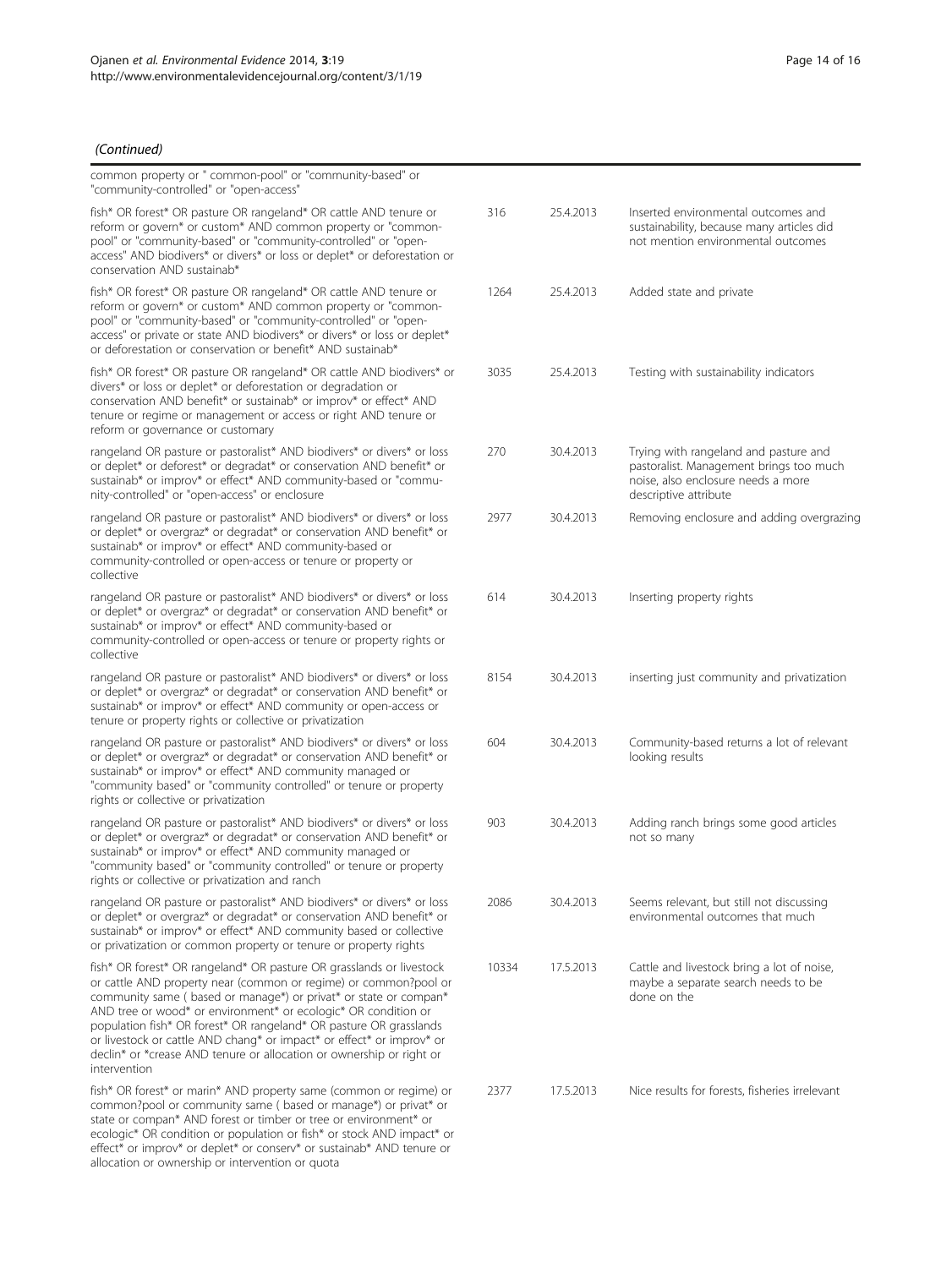## (Continued)

| fish* or marine AND customary or small?scale or (property right*) or<br>(common property) or tenure or (open access) AND resource* or<br>population or size or stock or catch or specie* or biomass AND access<br>or manag* or harvest*                                                                                                                                                                                                                                                                                                                                                                                                                                                                                                                                                                                                                                                                                                                                                                                                                                           | 1007 | 20.5.2013 | Based on keywords for fisheries article                                                                   |
|-----------------------------------------------------------------------------------------------------------------------------------------------------------------------------------------------------------------------------------------------------------------------------------------------------------------------------------------------------------------------------------------------------------------------------------------------------------------------------------------------------------------------------------------------------------------------------------------------------------------------------------------------------------------------------------------------------------------------------------------------------------------------------------------------------------------------------------------------------------------------------------------------------------------------------------------------------------------------------------------------------------------------------------------------------------------------------------|------|-----------|-----------------------------------------------------------------------------------------------------------|
| forest* AND comm?n* or community* or privat* or state or compan*<br>or concession* or compan* or collective AND tree* or wood* or<br>environment* or ecologic* OR condition* or biodiversity or specie* or<br>forest* or resource AND chang* or impact* or effect* or improv* or<br>declin* or *crease AND decentraliz* or tenure or allocation or<br>ownership or intervention or reform or (property rights) or property<br>regime or management                                                                                                                                                                                                                                                                                                                                                                                                                                                                                                                                                                                                                                | 5272 | 20.5.2013 | Very good, easy to exclude with words<br>USA, Canada, Sweden                                              |
| forest* or property rights or tenure AND comm?n* or community* or<br>privat* or state or compan* or concession* or compan* or collective<br>AND tree* or wood* or environment* or ecologic* OR condition* or<br>biodiversity or specie* or forest* or resource AND chang* or impact*<br>or effect* or improv* or declin* or *crease AND decentraliz* or tenure<br>or allocation or ownership or intervention or reform or property rights<br>or property regime or management                                                                                                                                                                                                                                                                                                                                                                                                                                                                                                                                                                                                     | 5538 | 21.5.2013 | By Excluding Canada, Sweden, Finland,<br>Mediterranean, Australia 316+150+<br>133+128+245                 |
| grassland* or pastoralist or pasture or livestock AND comm?n* or state<br>or privat* AND property rights or tenure or property regime AD<br>animal* or land or environment* or vegetation or composition or<br>species                                                                                                                                                                                                                                                                                                                                                                                                                                                                                                                                                                                                                                                                                                                                                                                                                                                            | 599  | 21.5.2013 | Stil not too many articles discussing<br>environmental outcomes but common<br>property regimes in general |
| forest* or fish* or marine or grassland* or pastoralis* or pasture or<br>rangeland* AND decentraliz* or tenure or reform* or allocation or<br>ownership or "property right"or "property rights" or "property regime"<br>or "property system" or manag* or access or harvest* or open?access<br>AND collective or comm?n* or small?scale or customary or state or<br>public or privat* or compan* or concession* or participat* or<br>collaborative or co?operative or co-manage* or shared or joint AND<br>Afghan* or Bangladesh* or Benin* or Burkina* or Burundi* or<br>Cambodia* or Central African Republic or Chad* or Comoro* or<br>Congo* or Eritrea*or Ethiopia* or Gambia* or Guinea* or Haiti* or<br>Kenya* or Korea* or Kyrgyz* or Liberia* or Madagascar* or Malagasy*<br>or Malawi* or Mali* or Mozambique* or Myanmar* or Burma* or<br>Nepal* or Niger* or Rwanda* or Sierra Leone or Somali* or Sudan* or<br>Tajikistan* or Tanzania* or Togo* or Uganda* or Zimbabwe*                                                                                             | 2650 | 2.9.2013  | 2652 all the years/2557 (1990-2013) and<br>1451 2008-2013. Contains reform                                |
| forest* or fish* or marine or grassland* or pastoralist* or pasture or<br>rangeland AND decentraliz <sup>*</sup> or tenure or allocation or ownership or<br>reform or (property rights) or property regime or management* AND<br>collective or comm?n <sup>*</sup> or small?scale or customary or state or public<br>or privat* or compan* or concession* or participat* or collaborative or<br>cooperative or co-manage* AND Angola* or Algeria* or Samoa* or<br>Argentina* or Azerbaijan* or Beliz* or Botswana* or Brazil* or Chin* or<br>Colombia* or "Costa Rica" or "Costa Rican" or Cuba* or Dominica* or<br>Equatorian* or Ecuador* or Fiji* or Gabon* or Grenad* or Iran* or Iraq*<br>or Jamaica * or Jordan* or Kazak* or Leban* or Libya* or Malaysia* or<br>Maldives or "Marshall Islands" or Mayotte or Mauritius or Mexic* or<br>Namibia* or Palau* or Panama* or Peru * or Seychell* or "South Africa"<br>or "St. Lucia" or "St. Vincent" or Suriname* or Thai* or Tonga* or<br>Tunisia* or Turk* or Turkmenistan* or Tuvalu* or Venezuela*                        | 7169 | 23.8.2013 | 7169 (1990–2013), 4147 (2008–2013)                                                                        |
| forest* or fish* or marine or grassland* or pastoralis* or pasture or<br>rangeland* AND decentraliz* or tenure or reform* or allocation or<br>ownership or "property right"or "property rights" or "property regime"<br>or "property system" or manag* or access or harvest* or open?access<br>AND collective or comm?n* or small?scale or customary or state or<br>public or privat* or compan* or concession* or participat* or<br>collaborative or cooperative or co-manage* or shared or joint AND<br>Angola* or Algeria* or Samoa* or Argentina* or Azerbaijan* or Beliz*<br>or Botswana* or Brazil* or Chin* or Colombia* or "Costa Rica" or Cuba*<br>or Dominica* or Ecuador* or Fiji* or Gabon* or Grenad* or Iran* or<br>Iraq* or Jamaica * or Jordan* or Kazak* or Leban* or Libya* or<br>Malaysia* or Maldives or "Marshall Islands" or Mayotte or Mauritius or<br>Mexic* or Namibia* or Palau* or Panama* or Peru* or Seychell* or<br>"South Africa" or "St. Lucia" or "St. Vincent" or Suriname* or Thai* or<br>Tonga* or Tunisia* or Turk* or Tuvalu* or Venezuela* | 7356 | 2.9.2013  | 7356 (1990-2013), 4241 (2008-2013).<br>This search contains benchmark studies<br>identified               |